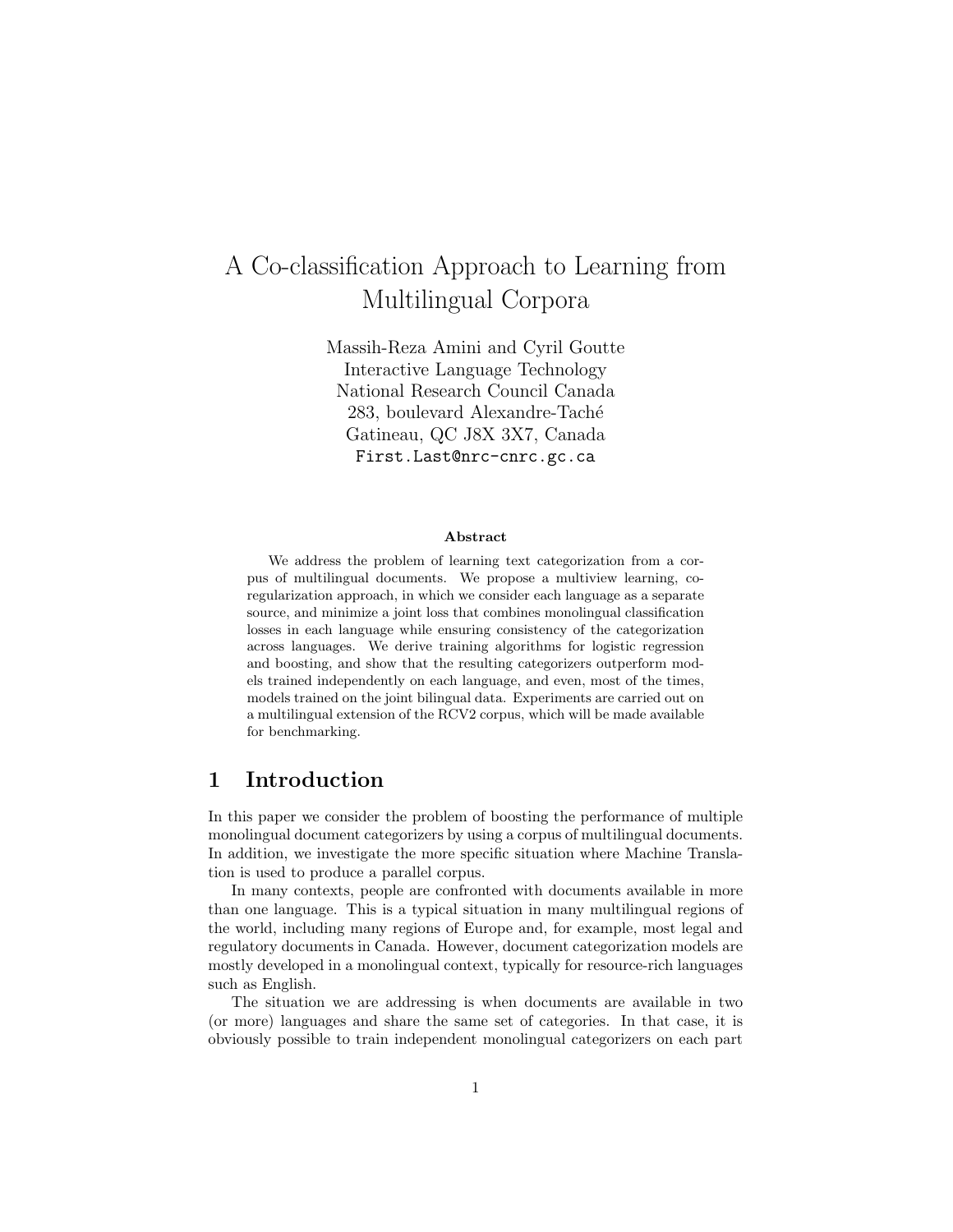of the corpus. However this approach ignores the potentially richer information available from another language, and may be impractical when the number of available documents in the different languages is very uneven. The challenge is actually to develop a method which is able to leverage the multilingual data in order to produce performance that is higher than what one gets from the independent monolingual categorizer alone.

We focus on the situation where each document is available in two languages, i.e. two linguistic sources. In the particular regulatory context of Canada, this is a very common situation. It seems likely to be equally typical in many national or supra-national contexts (such as the European Union). We propose to learn statistical categorizers by optimizing a joint loss with an additional constraint on the divergence between the outputs produced on the different languages. We therefore minimize the classification loss for both classifiers under the constraint that their outputs are as similar as possible on documents and their translations. We show that this produces a significant increase in performance over independent categorizers trained on monolingual data, and over bilingual categorizers trained on the concatenated views.

We insist on the fact that our goal is to obtain a number of categorizer that each work on monolingual data. Although we assume that the training set contains parallel documents, at test time, we only use monolingual documents. In addition, although our method relies on a *parallel corpus*, we later relax this assumption to the more general case of a partly parallel or even comparable corpus, i.e. a set of texts that deal with the same topics (e.g. [1]), without being translations of each other.

As an aside, we also investigate the use of Machine Translation (MT) in a multilingual categorization setting. In principle, a translation is supposed to contain the same information as the original, and therefore may not be very helpful to improve categorization. However, in the context of usual categorization models, which typically rely on bag-of-words or similar feature spaces with short-range dependencies, translation offers the possibility to enrich and disambiguate the text, especially for short documents. There have been renewed expectations regarding the usefulness of MT lately. We show that although a long way from being totally fluent, state-of-the-art statistical MT can indeed be used in a document categorization context and improve the categorization decision. In order to encourage further work on multilingual text categorization, we plan to release publicly a preprocessed version of the 186K multilingual Reuters documents and translations that were used in our experiments.

The following section relates our work to various previously described methods. In Section 3, we introduce the model and the estimation procedure. Section 4 will present the experimental settings and the results. We discuss these results and conclude in sections 5 and 6.

# 2 (Un)Related work

Let us first position our work with respect to various existing methods.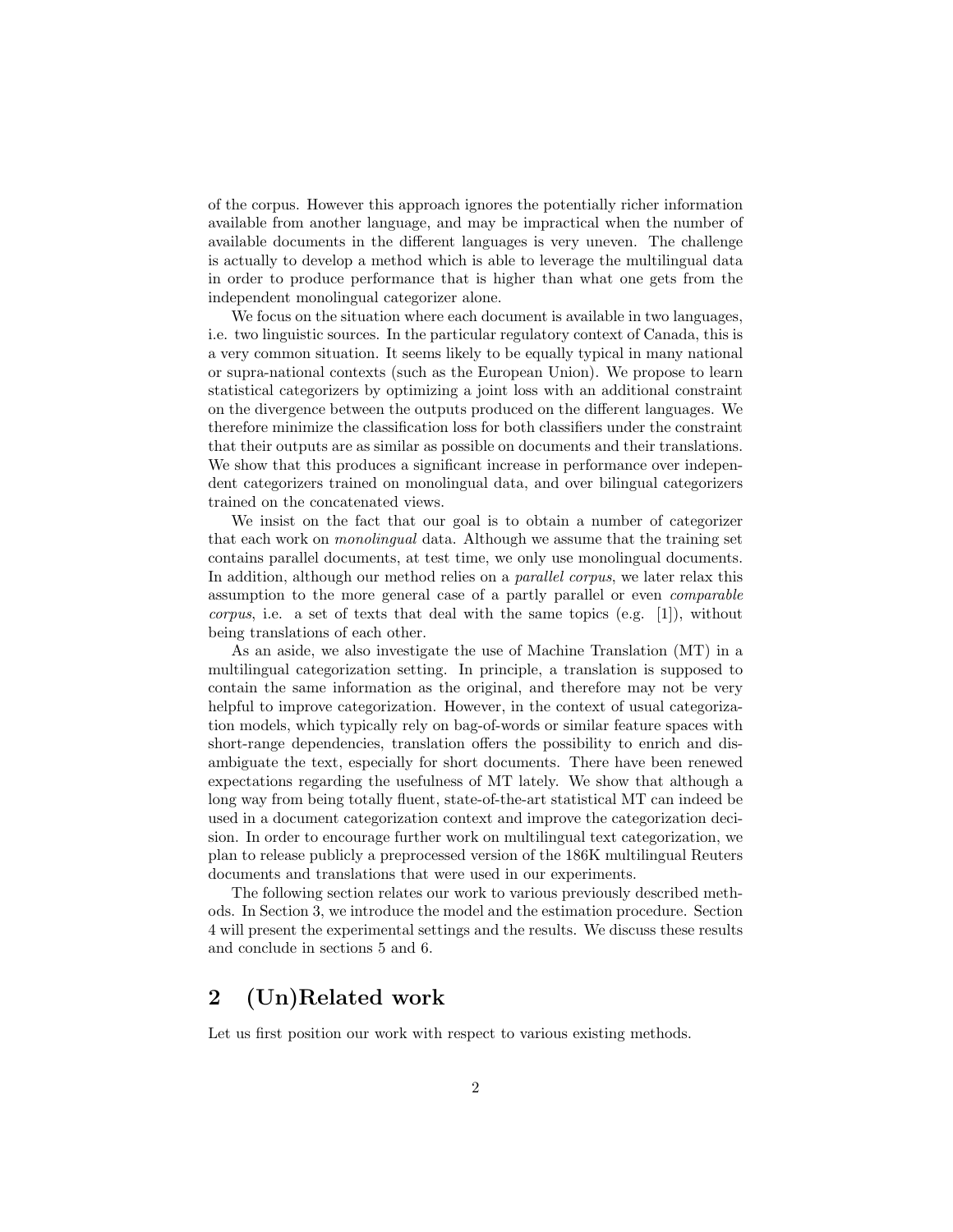First, there are several contexts in which multilingual document categorization may be invoked, which are in fact very different from the problem we address here. One such setting is *cross-language* text categorization (CLTC, [4]), the categorization analogue to cross-language information retrieval (CLIR, [17]). In CLTC, a large monolingual corpus is available in one resource-rich (typically English) language, and a document in another language must be categorized in the same set of categories. For example, a news item written in Maltese must be categorized in a news hierarchy learned from English documents. This is a very exciting problem, however, in our setting, we assume that documents are available in both languages, and we are interested in learning improved monolingual categorizers in each of the different languages, i.e. categorizers that predict categories directly from a monolingual document.

Another totally unrelated problem that is sometimes referred to as multilingual text categorization is the task of finding which language a text is written in (e.g. English, Maltese, Afrikaans, etc.) [8]. This is more properly known as language identification or language guessing and is widely considered a solved problem except in fringe situations (such as very short sentences). In our context we usually know which languages our documents are written in, and the target categories are not language related. In fact, categories are by definition of the problem identical across all languages.

Multiview learning has become a popular research topic in the past years. Two important classes of techniques are the multiple kernel learning approach (e.g. [3]), and techniques relying on (kernel) Canonical Correlation Analysis (CCA, e.g. [12, 14]). Multiple kernel learning typically assumes that all views of an example are available during training and testing, for example the same object viewed from different angles in object recognition. By contrast, we address a problem where multiple views (i.e. original or translation) may or may not be available in the training set, and we are interested in learning classifiers that can predict based on one language version of a document, i.e. without requiring to translate documents before testing.

CCA identifies matching maximally-correlated subspaces in the two views, that may be used to project data before learning is performed, or integrated with learning [12]. The CCA subspaces may then be used at test time in either, or both, views. Note that CCA does not explicitely attempt to enforce agreement in the outputs of the classifiers obtained on each subspaces. Multiview Fisher Discriminant Analysis [11] addresses that issue, and seems closer to the approach we follow here. However we have not considered this technique here due to concerns about the computational complexity and scalability to large document collections.

Our co-classification algorithm is in fact an instance of co-regularization [22, 7]. One key difference is that instead of regularizing the disagreement between the classifiers in the two views by the squared error, we use the KL divergence. In addition to having a natural interpretation in terms of probabilistic classifier output, that allows us to naturally propose a boosting version of the co-classification approach. Our method for solving the co-regularized classification problem is also different from the co-regularized least squares described in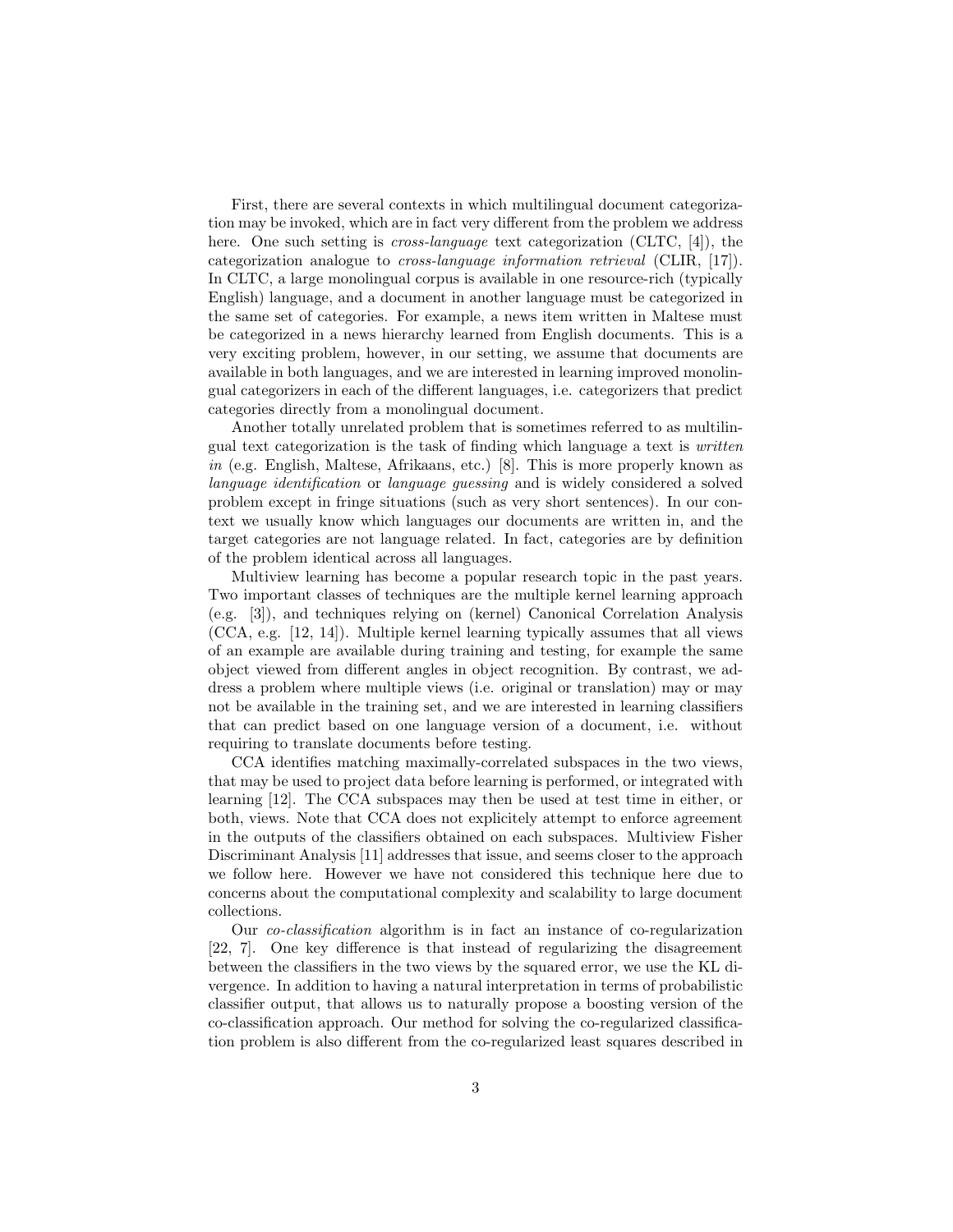[22, 7].

### 3 Model

We consider two input spaces  $\mathcal{X}_1 \subset \mathbb{R}^d$  and  $\mathcal{X}_2 \subset \mathbb{R}^p$ , and an output space  $\mathcal{Y}$ . We take  $\mathcal{Y} = \{-1, +1\}$  since we restrict our presentation to binary classification (we will address the extension to multiclass in section 5.3). We assume that we have a set of m independently identically distributed labeled bilingual documents,  $\{(x_i^{(1)}, x_i^{(2)}, y_i); i = 1...m\}$ , sampled from a fixed but unknown distribution  $\mathcal{P}$ over  $X_1 \times X_2 \times Y$ . Input vector  $x^{(1)}$  is the feature vector representing a document in one language, while  $x^{(2)}$  is the feature vector representing the same document in another language, and  $y$  is the class label associated to the document. The two versions of the same document are typically translations of each other, although which direction the translation goes is not important for our purpose.

Each language offers a different view on the same document, and we can form two monolingual training sets,  $S_1 = \{(x_i^{(1)}, y_i); i = 1...m\} \in (\mathcal{X}_1 \times \mathcal{Y})^m$ and  $S_2 = \{(x_i^{(2)}, y_i); i = 1 \dots m\} \in (\mathcal{X}_2 \times \mathcal{Y})^m$ . Note that for a given i, label  $y_i$ is the same in both sets as both versions of the same document cover the same topic.

The problem we address is to construct two classifiers  $f_1 : \mathcal{X}_1 \to \mathcal{Y}$  and  $f_2$ :  $\mathcal{X}_2 \rightarrow \mathcal{Y}$  from  $S_1$  and  $S_2$  so that a test document written in either language may be classified as accurately as possible. Of course, it is possible to independently train  $f_1$  on  $S_1$  and  $f_2$  on  $S_2$ . Our goal is therefore to propose an algorithm that results in classifiers that are more efficient than if they were trained separately on the monolingual data.

#### 3.1 The co-classification algorithm

Our basic assumption is that a document and its translated version convey the same idea but in different ways. The difference is mostly due to the fact that the expression of an idea in each language makes use of different words. Our aim here is to take advantage of these two complementary views of the same information to train two different classifiers. In addition, as both views of a document have matching labels, we want the output of the classifiers working on either view to be in agreement. Our learning paradigm expresses this idea by relying on:

- A monolingual *misclassification* cost for each classifier in each language/view,
- A disagreement cost to constrain decisions to be similar in both languages.

More precisely, we look for functions  $f_1$  and  $f_2$  which not only achieve good performance on the training set in their respective language, but also agree with each other. In the following, we assume that classifiers  $f_1$  and  $f_2$  have corresponding underlying real-valued functions  $h_1$  and  $h_2$  (e.g. output of a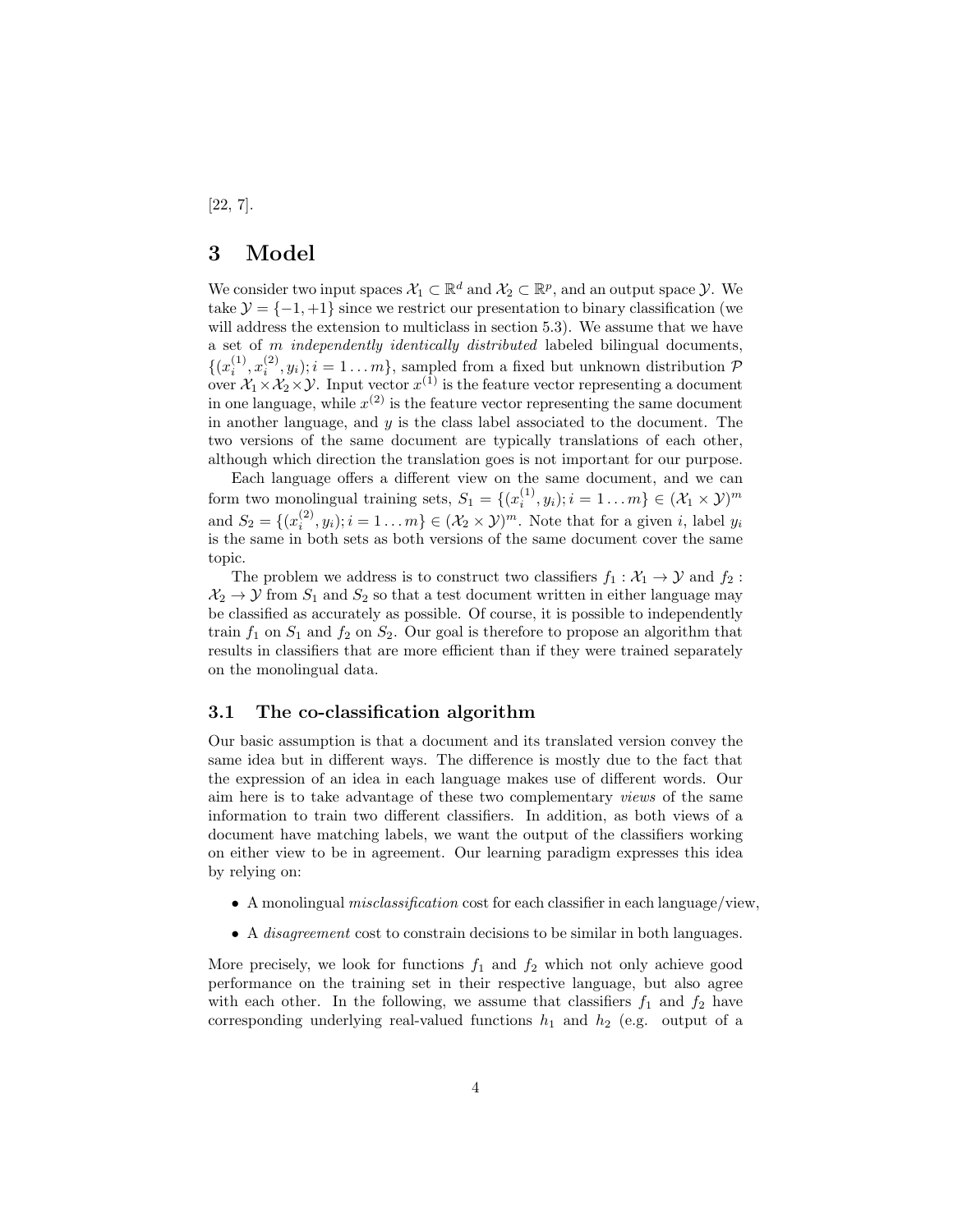SVM or probability for a generative model), and are obtained by thresholding using the sign function;  $f_1 = sign(h_1)$  and  $f_2 = sign(h_2)$ .

Our framework relies on iteratively and alternately optimizing the classifier h from one view  $(h = h_{\ell}, \ell \in \{1, 2\})$ , view while holding the classifier from the other view  $(h^* = h_{3-\ell})$  fixed. This is done by minimizing a monolingual classification loss in that view, regularized by a divergence term which constrains the output of the trained classifier to be similar to that of the classifier previously learned in the other view. Without loss of generality, let us now describe the stage where we optimize functions  $h$  from one view, while leaving the function from the other view,  $h^*$ , fixed. Following the principle stated above, we seek the function  $h$  that minimizes the following objective function:

$$
\mathcal{L}(h, S, h^*, S^*, \lambda) = \mathcal{C}(h, S) + \lambda d(h, S, h^*, S^*)
$$
\n(1)

Where  $\mathcal{C}(h, S)$  is the (monolingual) cost of h on training set S,  $d(h, S, h^*, S^*)$ measures the divergence between the two classifiers on the same documents in both views and  $\lambda$  is a discount factor which modulates the influence of the disagreement cost on the optimization.

For the monolingual cost, we consider the standard misclassification error:

$$
C(h, S) = \frac{1}{m} \sum_{i=1}^{m} [y_i h(x_i) \le 0],
$$

where  $\llbracket \pi \rrbracket$  is equal to 1 if the predicate  $\pi$  is true, and 0 otherwise. We usually replace it with an appropriate convex and differentiable proxy instead. Following standard practice in Machine Learning algorithms, we replace  $[z \leq 0]$  by the (convex and differentiable) upper bound  $a \log(1 + e^{-z})$ , with  $a = (\log 2)^{-1}$ . The monolingual misclassification cost becomes:

$$
C(h, S) = \frac{1}{m} \sum_{i=1}^{m} a \log(1 + \exp(-y_i h(x_i))),
$$

Assuming that each classifier output may be turned into a posterior class probability, we measure the disagreement between the output distributions for each view using the Kullback-Leibler (KL) divergence. Using the sigmoid function  $\sigma(z) = (1 + e^{-z})^{-1}$  to map the real-valued outputs of our functions h and  $h^*$  into a probability, and assuming that the *reference* distribution is the output of the classifier learned on the other view,  $h^*$ , the disagreement  $d(h, S, h^*, S^*)$ becomes

$$
d(h, S, h^*, S^*) = \frac{1}{m} \sum_{i=1}^m kl(\sigma(h^*(x_i^*)) || \sigma(h(x_i))),
$$

where for two binary probabilities  $p$  and  $q$ , the KL divergence is defined as:

$$
kl(p||q) = p \log \left(\frac{p}{q}\right) + (1-p) \log \left(\frac{1-p}{1-q}\right)
$$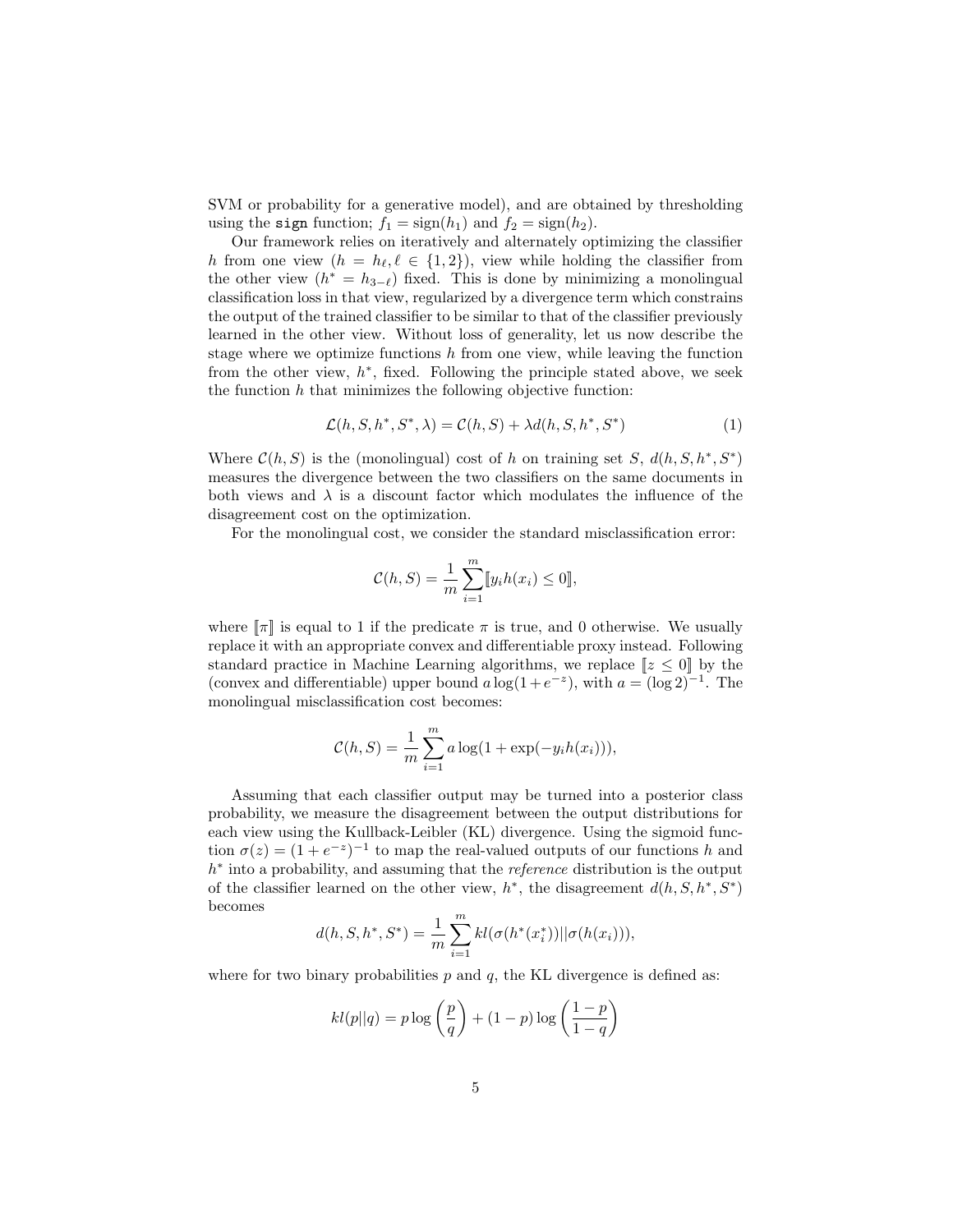There are two reasons for choosing the KL divergence: First, it is the natural equivalent in the classification context of the  $l_2$  norm used for regression in previous work on co-regularization [22, 7, 21]; Second, it allows the derivation of a boosting approach for minimizing the local objective function (1), as described in section 3.2. That objective function now becomes:

$$
\mathcal{L}(h, S, h^*, S^*, \lambda) = \frac{1}{m} \sum_{i=1}^m \{ a \log(1 + \exp(-y_i h(x_i))) + \lambda k l(\sigma(h^*(x_i^*)) || \sigma(h(x_i))) \}.
$$
\n(2)

In the case where h is a linear function,  $h(x) = \langle \beta, x \rangle$ , it can be verified using calculus that the derivative of  $\mathcal{L}(h, S, h^*, S^*, \lambda)$  with respect to parameters  $\beta$  is:

$$
\nabla_{\beta} \mathcal{L} = \frac{1}{m} \sum_{x \in S} x \left( a y (\sigma(yh(x)) - 1) + \lambda (\sigma(h(x)) - \sigma(h^*(x^*))) \right) \tag{3}
$$

From the form of the derivative, it becomes apparent that the gradient is intimately related to the difference in classifier outputs, i.e., a large deviation  $(\sigma(h(x)) - \sigma(h^*(x^*)))$  makes the gradient larger in either direction.

The gradient from (3) can be plugged into any gradient-based minimization algorithm in order to obtain the linear weights which minimize  $\mathcal{L}(h, S, h^*, S^*, \lambda)$ . In the next section, we present the optimization of the cost function (1) as the minimization of a Bregman distance and show how this problem can be solved by a boosting-like algorithm.

Once the classifier h has been learned, we reverse the roles of h and  $h^*$  (as well as S and  $S^*$ ), and optimize  $\mathcal{L}(h^*, S^*, h, S, \lambda)$ . This alternating optimization of partial cost functions bears similarity with the block-coordinate descent technique [5]. At each iteration, block coordinate descent splits variables into two subsets, the set of the active variables and the set of inactive ones, then minimizes the objective function along active dimensions while inactive variables are fixed at current values. In our case, the global objective function is:

$$
\Delta(h_1, S_1, h_2, S_2, \lambda) = \underbrace{\mathcal{C}(h_1, S_1) + \mathcal{C}(h_2, S_2)}_{\text{misclassification}} + \lambda \underbrace{D(h_1, S_1, h_2, S_2)}_{\text{disagreement}} \tag{4}
$$

Where  $D(h_1, S_1, h_2, S_2) = d(h_1, S_1, h_2, S_2) + d(h_2, S_2, h_1, S_1)$  is the symmetrized KL divergence, measuring the corpus-level disagreement.

Notice that the symmetrized KL divergence is a convex function, with respect to the actual distributions on which the divergence is measured, but not necessarily with respect to the parameters of these distributions. Notice also that our algorithm is not exactly a block-coordinate descent technique: because of the asymmetry in the KL divergence used in (2), we only minimize an approximate version of the global loss at each iteration.

Algorithm 1 summarizes our overall training strategy, which we call coclassification. Each monolingual classifier is first initialized on the monolingual cost alone, then we alternate optimization of either  $h_1$  or  $h_2$  while keeping the other function constant, until  $\Delta(h_1, S_1, h_2, S_2, \lambda)$  has reached a (possibly local) minimum.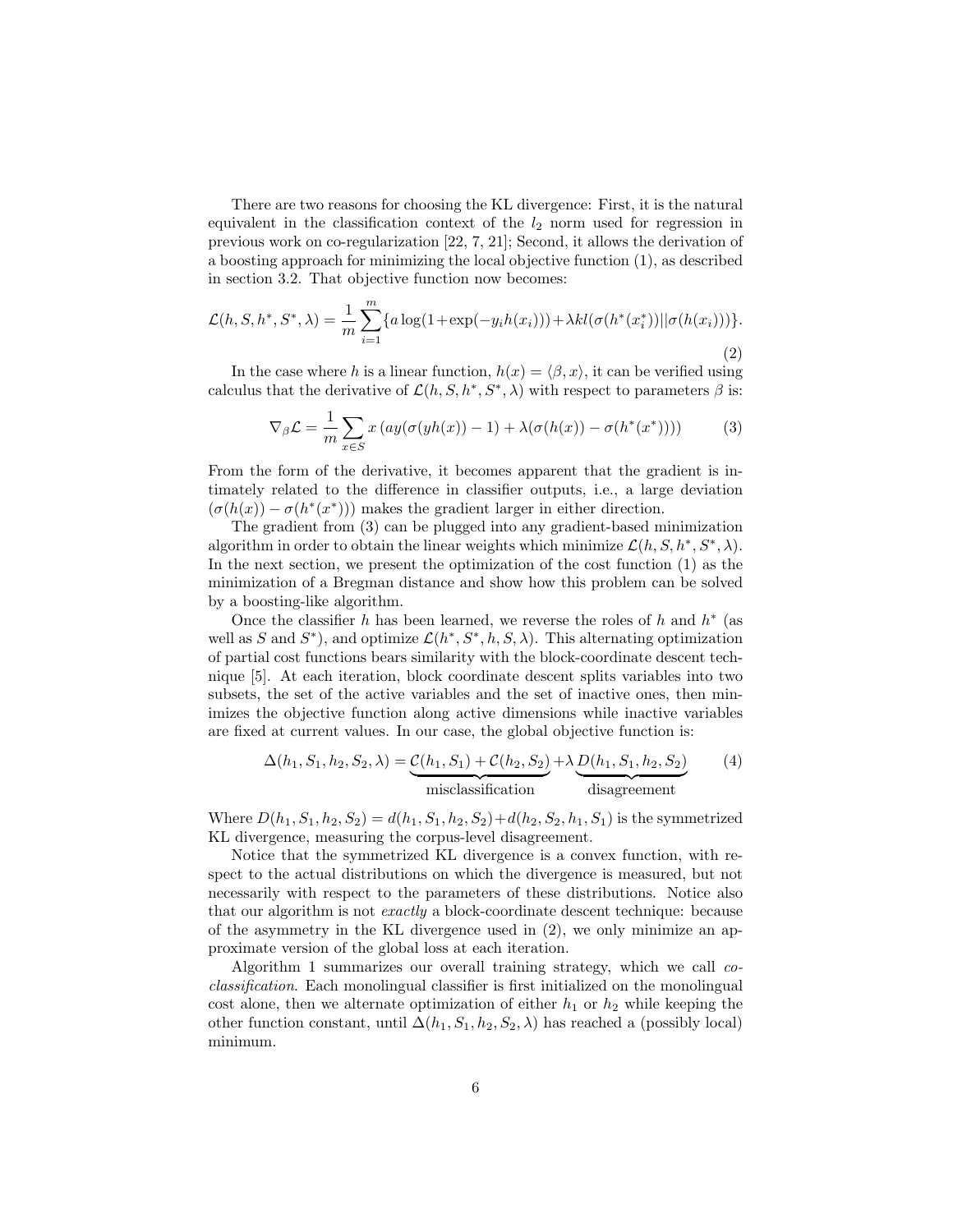Algorithm 1: The co-classification algorithm

**Input** : Two labeled sets  $S_1$  and  $S_2$ ; A discount factor  $\lambda$ . Initialize:  $t \leftarrow 1$ ;  $h_1^{(0)} \;\; \stackrel{\text{\tiny def}}{=} \;\; \mathop{\mathrm{argmin}}_h \mathcal{C}(h,S_1);$ 1  $h_2^{(0)} \;\; \stackrel{\text{\tiny def}}{=} \;\; \mathop{\mathrm{argmin}}_h \mathcal{C}(h,S_2);$ repeat  $\textbf{Learn}\,\,h^{(t)}_1 = \mathop{\rm argmin}_{h} \mathcal{L}(h, S_1, h^{(t-1)}_2, S_2, \lambda);$ Learn  $h_2^{(t)} = \operatorname{argmin}_h \mathcal{L}(h, S_2, h_1^{(t)}, S_1, \lambda)$  ;  $t \leftarrow t + 1$ ; until Convergence of  $\Delta(h_1^{(t)}, S_1, h_2^{(t)}, S_2, \lambda)$  (eq. 4) to a local minimum; **Output** :  $f_1 = sign(h_1^{(t)})$  and  $f_2 = sign(h_2^{(t)})$ 

We notice that this algorithm is reminiscent of the co-training algorithm  $[6]$ in the sense that 1) we alternate between two views, and 2) the classifier that is learned in one view is affected by the output of the classifier learned in the other view, through the disagreement cost. Note however that each classifier does not change the labeling of examples, which is assumed to be fixed. However, by similarity with the alternating iterative process of learning a classifier on the basis of the decisions of another classifier, we refer to our proposed approach as co-classification.

In the following section, we extend the framework proposed by [9] for learning h with a boosting-like algorithm which optimizes Eq.  $(2)$ .

### 3.2 A boosting-like algorithm to learn the view-specific classifiers

In this section we present the loss-minimization of

$$
\mathcal{R}(h, S, h^*, S^*, \lambda) = \frac{1}{m} \sum_{i=1}^{m} \{ a \log(1 + \exp(-y_i h(x_i))) + \lambda k l (\sigma(h^*(x_i^*)) || \sigma(h(x_i))) \}
$$
\n(5)

as the minimization of a Bregman distance. This equivalence will allow us to employ the boosting-like parallel-update optimization algorithm proposed by [9] to learn a linear classifier  $h : x \mapsto \beta, x >$  minimizing (5).

A Bregman distance  $B_F$  of a convex, continuously differentiable function  $F:\Omega\to\mathbb{R}$  on a set of closed convex set  $\Omega$  is defined as

$$
\forall p, q \in \Omega, B_F(p||q) \stackrel{\text{def}}{=} F(p) - F(q) - \nabla F(q), (p - q) >
$$

One optimization problem arising from a Bregman distance is to find a vector  $p^* \in \Omega$ , closest to a given vector  $q_0 \in \Omega$  with respect to  $B_F$ , under the set of linear constraints  $\{p \in \Omega | p^t M = \tilde{p}^t M\}$ , where,  $\tilde{p} \in \Omega$  is a specified vector and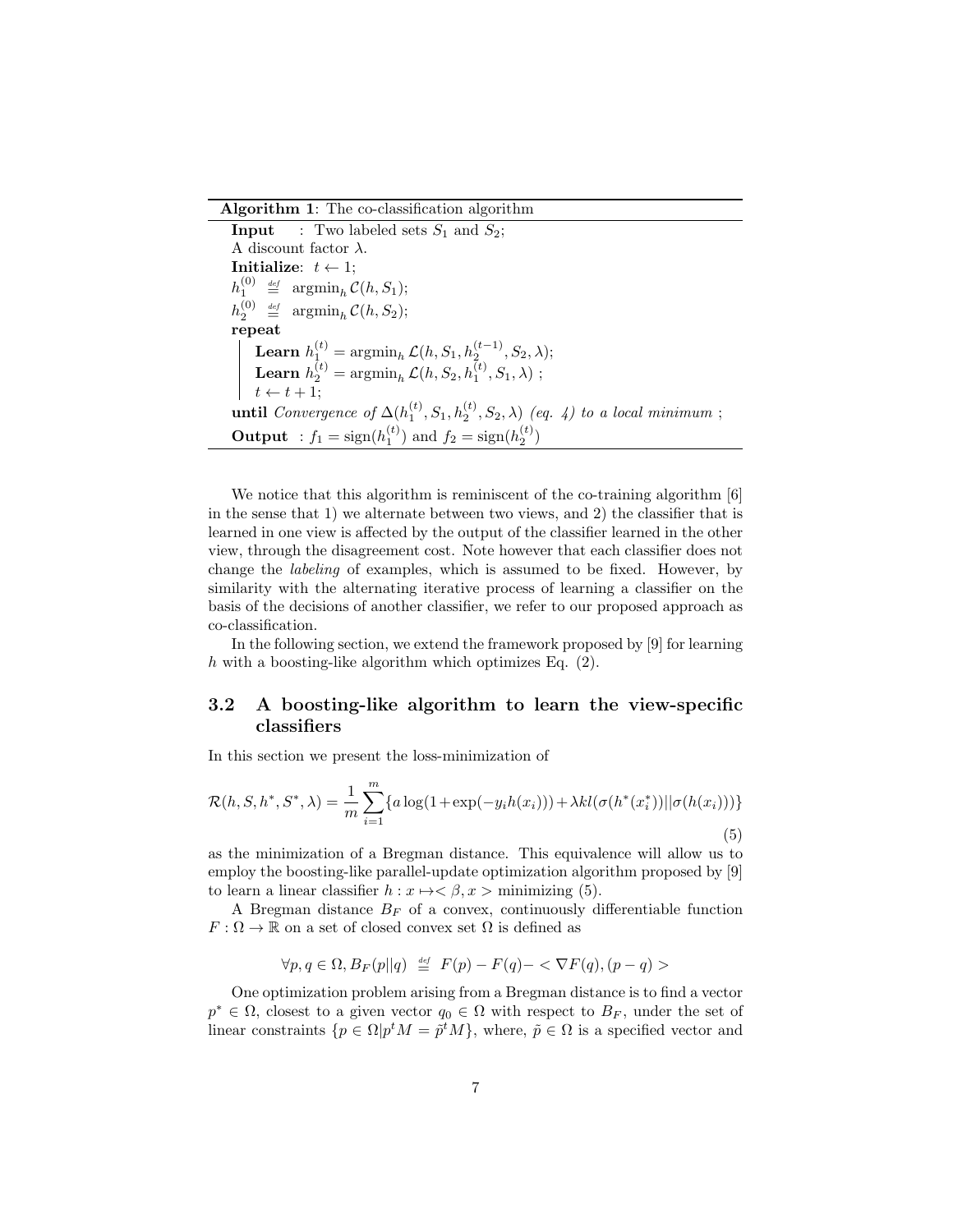Algorithm 2: The parallel-update optimization algorithm described in [9]

**Input** : Matrix  $M \in [-1, 1]^{n \times d}$ . **Initialize:** Let  $\beta = 0$ for  $t = 1, 2, ...$  do Let  $q_t$  be the solution of  $L_F(q_0, M\beta_t);$ for  $j = 1, ..., d$  do  $W_{t,j}^{+} = \sum_{i:sign(M_{ij})=+1} q_{t,i} |M_{ij}|;$  $W_{t,j}^{-} = \sum_{i:sign(M_{ij})=-1} q_{t,i} |M_{ij}|;$  $\delta_{t,j} = \frac{1}{2} \log \bigg( \frac{W_{t,j}^{+}}{W_{t,j}^{-}} \bigg);$ end  $\beta_{t+1} = \beta_t + \delta_t;$ end **Output** : The sequence  $\beta_1, \beta_2, ...$  verifying  $\lim_{t\to\infty}B_F(0||L_F(q_0,M\beta_t))=\inf_{\beta\in\mathbb{R}^d}B_F(0||L_F(q_0,M\beta_t))$ 

M is a  $n \times d$  matrix, with n the number of examples in the training set and d the dimension of the problem.<sup>1</sup>

Defining the Legendre transform as:

$$
L_f(q, M\beta) \stackrel{\text{def}}{=} \underset{p \in \Omega}{\text{argmin}} (B_F(p||q) + \langle M\beta, p \rangle),
$$

the dual optimization problem can be stated as finding a vector  $q$  in the closure  $\overline{Q}$  of the set  $Q = \{L_F(q, M\beta) | \beta \in \mathbb{R}^p\}$ , for which  $B_F(\tilde{p}||q)$  is the lowest, under the set of linear constraints  $\{q \in \Omega | q^t M = \tilde{p}^t M \}.$ 

It has been shown that both of these optimization problems have the same unique solution [23, 10, 15]. Moreover, [9] have proposed a single parallel-update optimization algorithm to find this solution in the dual form. They have further shown that their algorithm is a general procedure for solving problems which aim to minimize the exponential loss, like in Adaboost, or a log-likelihood loss, like in logistic regression. Indeed, they showed the equivalence of these two loss minimization problems in terms of Bregman distance optimization.

In order to apply Algorithm 2, we have to define a continuously differentiable function F such that by properly setting  $\Omega$ ,  $\tilde{p}$ ,  $q_0$  and M, the Bregman distance  $B_F(0||L_F(q_0, M\beta))$  is equal to Eq. (5). Similarly to [9], we choose:

$$
\forall p \in \Omega = [0,1]^n, F(p) = \sum_{i=1}^n \alpha_i (p_i \log p_i + (1 - p_i) \log(1 - p_i)),
$$

<sup>&</sup>lt;sup>1</sup>We have deliberately set the number of examples to n as in our equivalent rewriting of the minimization problem the latter is not exactly  $m$ .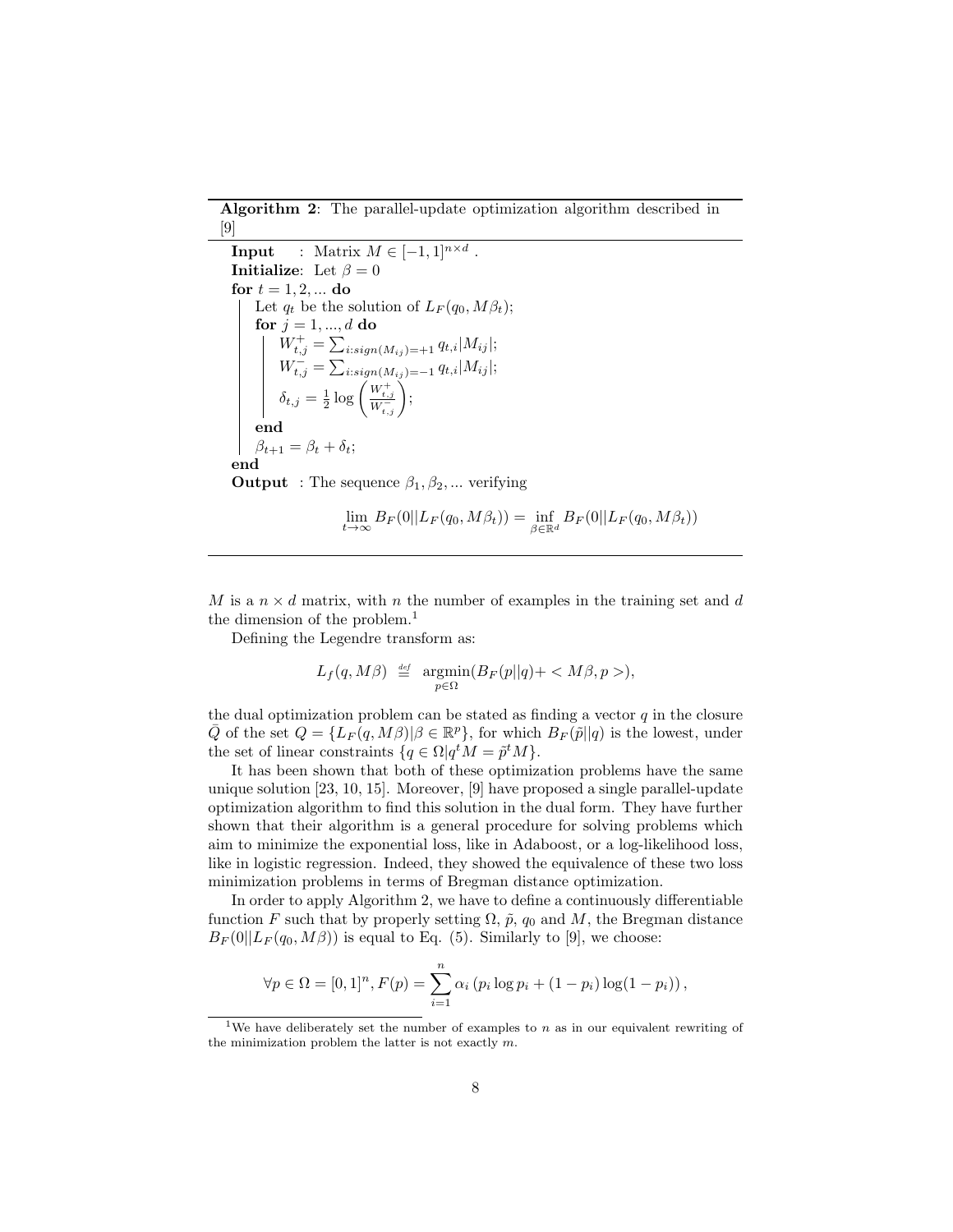where  $\alpha_i$  are non-negative real-valued weights associated to examples  $x_i$ . This yields:

$$
\forall p, q \in \Omega \times \Omega, B_F(p||q) = \sum_{i=1}^n \alpha_i \left( p_i \log \left( \frac{p_i}{q_i} \right) + (1 - p_i) \log \left( \frac{1 - p_i}{1 - q_i} \right) \right), \text{ and}
$$
\n(6)

$$
\forall i, L_F(q, v)_i = \frac{q_i e^{-\frac{v_i}{\alpha_i}}}{1 - q_i + q_i e^{-\frac{v_i}{\alpha_i}}} \tag{7}
$$

Using equations (6) and (7), and setting  $q_0 = \frac{1}{2}\mathbf{1}$ , the vector with all components set to  $\frac{1}{2}$ , and M the matrix such that  $\forall i, j, M_{ij} = \alpha_i y_i x_i^j$ , we have:

$$
B_F(0||L_F(q_0, M\beta)) = \sum_{i=1}^n \alpha_i \log(1 + e^{-y_i \langle \beta, x_i \rangle}). \tag{8}
$$

By developing Eq. (5), we get:

$$
\mathcal{R}(h, S, h^*, S^*, \lambda) = \frac{1}{m} \sum_{i=1}^m \left\{ (a + y_i \lambda \sigma(h^*(x_i^*)) + \lambda [y_i = -1]) \log(1 + e^{-y_i h(x_i)}) + \lambda ([y_i = 1] - y_i \sigma(h^*(x_i^*))) \log(1 + e^{y_i h(x_i)}) \right\} + K, (9)
$$

where  $K$  does not depend on  $h$ .

In order to make Eq. (9) identical to Eq. (8) (up to a constant), we create, for each example  $(x_i, y_i)$ , a new example  $(x_i, -y_i)$  (which makes  $n = 2m$ ), and set the weight as follows: for each example  $(x_i, y_i)$ , take  $\alpha_i = \frac{1}{m} (a + y_i \lambda \sigma(h^*(x_i^*)) + [y_i = -1] \lambda)$ , while for its counterpart  $(x_i, -y_i)$ , we set  $\alpha_i = \frac{\lambda}{m} (\llbracket y_i = 1 \rrbracket - y_i \sigma(h^*(x_i^*))$ 

As a consequence, minimizing Eq. (5) is equivalent to minimizing  $B_F(0||q)$ over  $q \in \overline{Q}$ , where

$$
Q = \{q \in [0,1]^{2m} \mid q_i = \sigma(y_i < \beta, x_i >), \beta \in \mathbb{R}^d\}.
$$

This equivalence allows us to use Algorithm 2 for alternately optimizing each classifier within the general framework of Algorithm 1.

### 4 Experiments

We conducted a number of experiments aimed at illustrating the effectiveness of our approach. These results will show how additional translated corpora can help to learn an efficient classifier under our multiview framework.

We first describe the data on which we ran the experiments, as well as the evaluation framework.

<sup>&</sup>lt;sup>2</sup>All vectors  $\forall i \in \{1, ..., n\}$ ,  $\alpha_i y_i x_i$  should be normalized in order to respect the constraint  $M \in [-1, 1]^{n \times d}$ .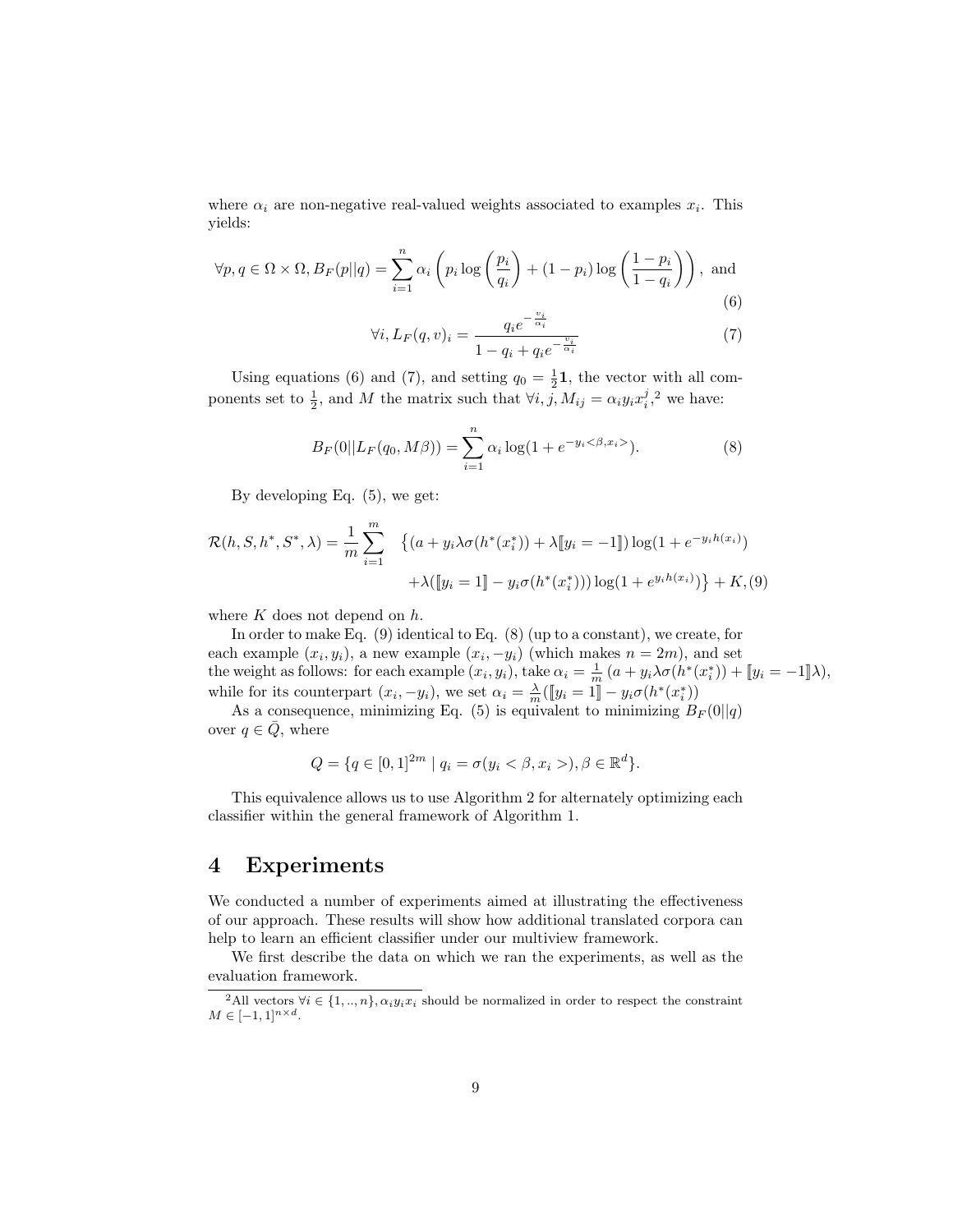#### 4.1 Data set

We conducted our experiments on a subset of the Reuters RCV2 collection [19]. We used newswire articles written in 4 languages, French, German, Italian and Spanish and focused on 6 relatively populous classes: C15, CCAT, E21, ECAT, GCAT, M11 which are represented in all considered languages.

Table 1: Distribution of the number of documents and size of the vocabulary of the Reuters RCV2 data used in our experiments, across languages and categories.

|         | Class proportions $(\%)$ |      |      |                        |      |      |           |           |
|---------|--------------------------|------|------|------------------------|------|------|-----------|-----------|
|         | C <sub>15</sub>          |      |      | CCAT E21 ECAT GCAT M11 |      |      | $\#$ docs | Voc. size |
| French  | 18.7                     | 18.7 |      | 8.3 18.7 18.7          |      | 16.6 | 26.648    | 24,893    |
| German  | 16.7                     | 16.7 |      | 16.7 16.7 16.7         |      | 16.6 | 29.953    | 34, 279   |
| Italian | 12.4                     | 20.8 | 18.5 | 20.8                   | 11.8 | 15.6 | 24.039    | 15,506    |
| Spanish | 5.9                      | 17.0 |      | $6.7$ $17.5$ $12.2$    |      | 40.5 | 12.342    | 11,547    |

For each language and each class, we sampled up to 5000 documents from RCV2. Documents belonging to more than one of our 6 classes were assigned the label of their smallest class. This resulted in 12-30K documents per language (see Table 1), with between 728 and 5000 documents per category. We reserved a test split containing 75% of the documents (respecting class and language proportions) for testing. Each document from the corpus was translated to English using a state-of-the-art Statistical Machine Translation system developed at NRC [18], in order to produce 4 bilingual, parallel corpora on which we ran our experiments. Each parallel corpus contains documents with two views: the original document and its translation.

For each document, we indexed the text appearing in the title *(headline*) tag), and the body (body tags) of each article. As preprocessing, we lowercased, mapped digits to a single digit token, and removed tokens with no alphanumeric characters. We also filtered out function words using a stop-list, as well as tokens occurring in less than 5 documents.

Documents were then represented as a bag of words, using a TFIDF weighting scheme based on BM25 [20]. The final vocabulary size for each language is given in the last column of table 1 for the four source languages. We are currently working towards making the preprocessed version of this dataset freely available as a resource for the community.<sup>3</sup>

#### 4.2 Evaluation Criteria

In order to evaluate the classification performance of the various methods, we used the  $F_1$  measure [24]. This measure combines Recall  $(\Phi)$  and Precision  $(\Pi)$  in the following way:

<sup>3</sup>Our motivation is that, in our experience, freely available multilingual text categorization corpora with a parallel part are few and far between.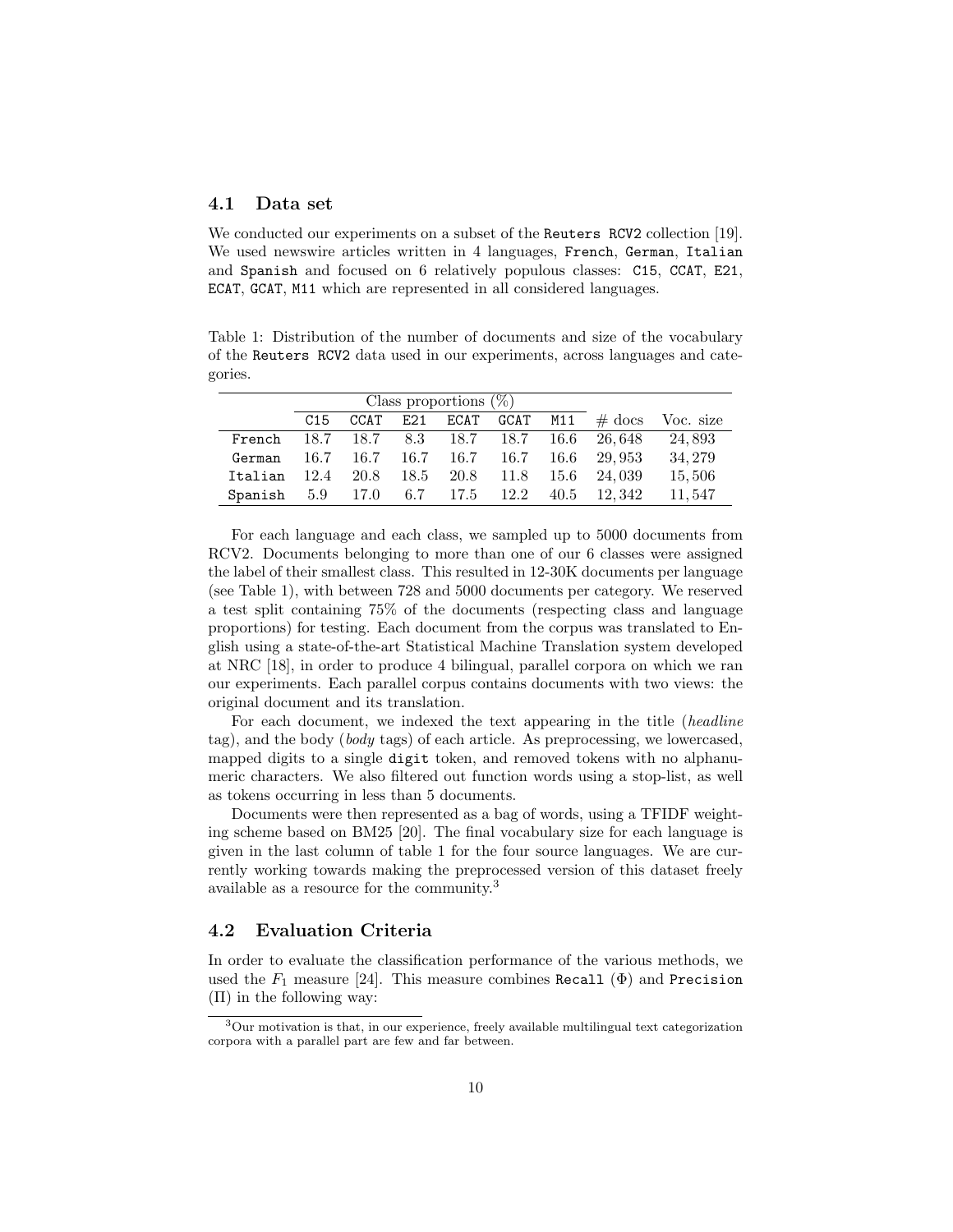$$
\Phi(h) = \frac{\sum_{i:y_i=+1} [h(x_i) > 0]}{\sum_{i} [y_i = +1]} \qquad \qquad \Pi(h) = \frac{\sum_{i:y_i=+1} [h(x_i) > 0]}{\sum_{i} [h(x_i) > 0]}
$$
\n
$$
F_1(h) = \frac{2 \times \Phi(h) \times \Pi(h)}{\Phi(h) + \Pi(h)}
$$

Each reported performance value is the average over the 10 cross-validation folds.

#### 4.3 Experimental Results

We first evaluated the impact of the co-regularization training on the monolingual classification performance. As a baseline, we trained logistic regression classifiers on the monolingual data only (source language documents on one hand, English translation on the other hand), i.e. each view independently. This actually corresponds to the initialization stage in algorithm 1, and is indicated as logistic in the following. We also trained the linear classifiers using the two co-classification algorithms described in the previous section, i.e. algorithm 1 using either the gradient-based or the boosting-based approach for alternately learning each classifier. We refer to these two approaches as cc-Logistic (for co-classification logistic) and cc-Boost (for co-classification boosting), respectively. For each language, we also compared the result to a Support Vector Machine (SVM) trained on each view independently. In our experiments, we used the SVM $_{light}$  package [13]. We used a linear kernel, and  $C$  was fixed to the default value of  $C^{-1} = \frac{1}{m} \sum_{i=1}^{m} ||x_i||^2$ .

In a second stage, we compared our co-classification results to logistic and SVM models trained on the concatenated feature space obtained by joining the original and translated documents. This allows us to compare our results to an approach that uses information from both views. Note however that we are ultimately interested in learning classifiers that work on monolingual data, i.e. we do not want to require that an incoming document is first translated before it can be classified. The classifiers trained on the concatenated feature space are therefore useful for comparison, but they do not correspond to a viable alternative in our preferred use case.

All results presented below are averaged over 10 cross-validation (training/test) splits of the initial collection.

Table 2 shows how the co-classification approach improves over the monolingual alternatives. It shows that cc-Logistic and cc-Boost always improve over the baseline logistic, and the difference is almost always statistically significant. In Table 2, a  $\overline{\ }$  symbol indicates that a result is significantly worse than the best, according to a Wilcoxon rank sum test used at a p-value threshold of 0.01 [16]. The co-classification also usually improves over the single-view SVM. The SVM gets the best classification performance for 4 combinations of language and class, but the difference is never significant. On the other hand, both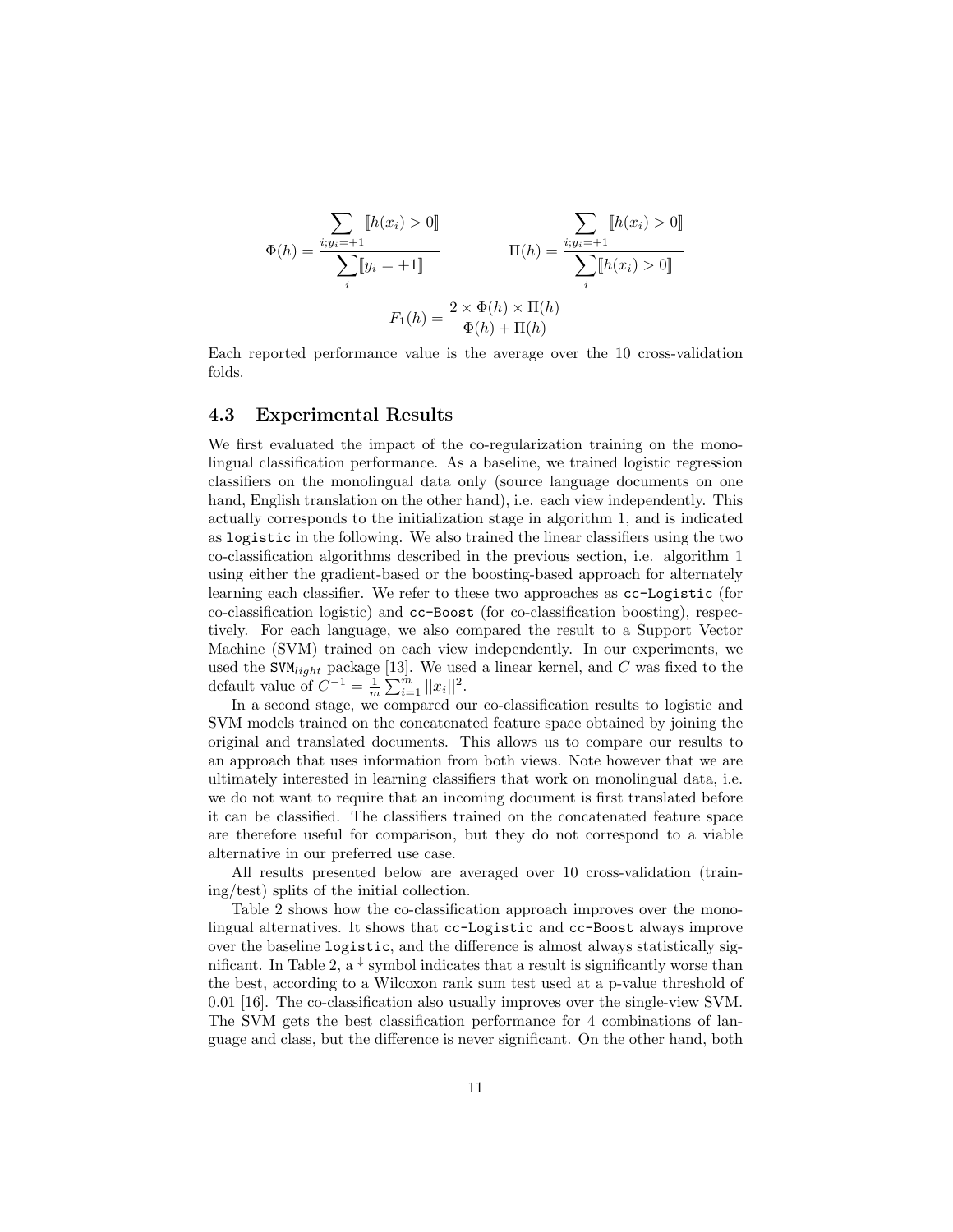cc-Logistic and cc-Boost get several top classification results (21 and 23, respectively), and the improvement over the SVM is usually significant. These results show that the additional translated view is able to provide additional information, and possibly some disambiguation, which our co-classification is able to leverage. This therefore supports the conclusion that the co-classification approach we propose is able to simultaneously exploit the relevant information contained in both collections.

Another observation that can be made from these results is that both coclassification algorithms behave similarly on all classes and languages. The difference in F-score is usually between 0.002 and 0.004. This is not surprising as both the gradient approach and boosting are solving the same optimization problem. Their average performances are almost identical.

We also observe that the performance on the source language data (French, German, Italian and Spanish) is overall slightly higher than on the translated (English) documents, as illustrated in Figure 1. We attribute this to the imperfect translation provided by the Statistical Machine Translation model. Note however that the difference is between 2.5 and 3.5 F-score points on average, which suggest that the translation, although imperfect,<sup>4</sup> is clearly sufficient for document categorization purposes.

Along the same lines, let us note that the gain in performance provided by the co-classification approach is larger on the English data. This again makes sense: given that the translated data is slightly degraded, it is not surprising that we gain more by considering source data as an additional view to the translations than when we add translated data as additional view to the source documents.

Finally, note that on class M11, where the performance of the baseline classifier is already high for all languages, using both views in the learning stage did not alter the performance very much. This again makes sense: as classifier performance gets higher, it gets more difficult to improve upon it.

Although the cc-Logistic and cc-Boost outperform both logistic and SVM in these results, the comparison is not entirely fair as the co-classification approach has access to both views, and therefore more information than the monolingual baselines. In order to address that issue, we also trained logistic and SVM classifiers on the concatenated feature space containing both views. For each class and source language, we index both the source document and the translation, and train the classifier on that. Note that this corresponds to a different use case than the co-classification approach, where the goal is to obtain a classifier that operates on a monolingual document, i.e. the bilingual data is used only during training.

The results are reported in Table 3. We see that the performance on the concatenated views increases slightly over the monolingual baseline, but stays below the co-classification approach, except for three contexts (class C15 for logistic

 $4$ On the actual translation task, the difference between the Machine Translation output and human-quality text, as measured for example by the Translation Edit Rate, is typically around 30-40% on our reference data. It's impossible to assess on the Reuters data for lack of reference data.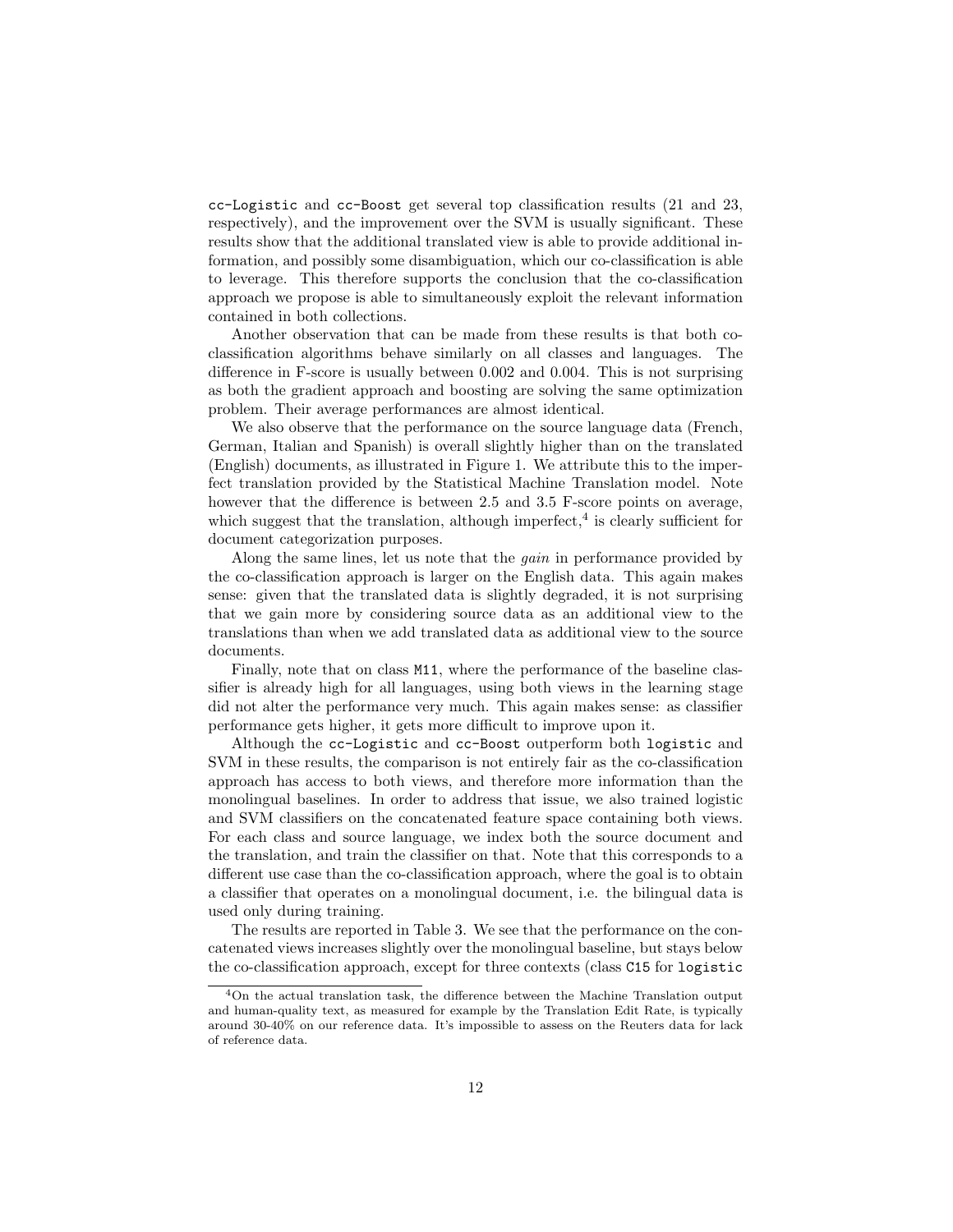

Figure 1: Performance on the translation vs. source language, for all combinations of class and language, and all models. As expected, the performance is generally slightly lower on the translation.

on Spanish and class M11 for SVM $_{light}$  on German and Spanish), where the increase is not statistically significant. In fact, the performance is typically between what we observed on source language documents and what we obtain on translations. We analyse that as a sign that simply concatenating the features adds a lot of redundant and noisy information. Although it may improve over the monolingual classifier obtained from the lower quality view (English translations), it usually degrades the performance obtained on the higher quality view using co-classification.

Finally, we analyse the influence of the discount factor  $\lambda$  on the performance. Figure 2 shows how the performance varies depending on the value of  $\lambda$  for 4 classes (for clarity we omit CCAT and M11 from the graphs). The graphs suggest that the performance is only mildly influenced by the precise setting of the discount factor. However, it also shows that the optimal value of  $\lambda$  varies depending on the condition. On French, for example (top left graph in Figure 2), lower values are best for classes C15 and ECAT, while higher values are preferable for classes E21 and GCAT.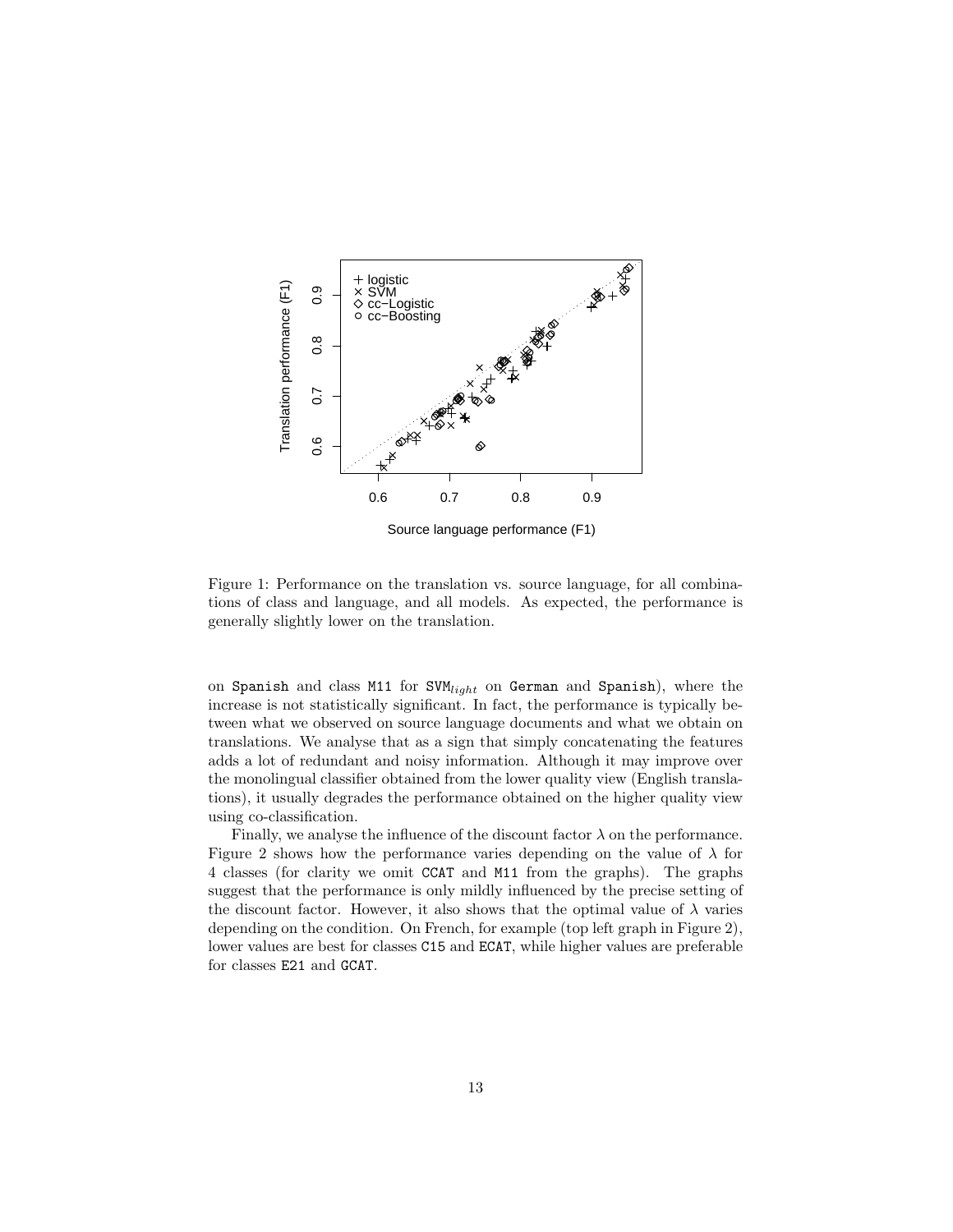### 5 Discussion

We discuss some of the interesting features of our co-classification approach, how to relax the parallel corpus assumption, and present a number of natural extensions of this work.

### 5.1 The virtues of co-classification

Our co-classification framework relies on a co-regularization, multiview learning approach which may be applied to various document classifiers. Our experimental results suggest that this is an effective way to train monolingual classifiers while leveraging the availability of multilingual data with the same category structure. Our results also suggest that Machine Translation may be an effective way to provide useful additional views on which the co-classification framework may be applied.

One key feature as opposed to multiple kernel learning is that after having learned from multiple views, we obtain one classifier per view, and we can therefore classify examples for which only one view is available, without having to generate additional views (using MT for example).

Another interesting feature is that we can use any monolingual classifier as long as it can be trained with a regularized cost such as Eq. 1. This allows coclassification to be computational efficient when the base classifiers are trained by gradient descent or boosting, as presented here.

#### 5.2 Relaxing the parallel corpus assumption

In our work and experiments, we have focused on the use of a parallel corpus of documents and their translations. However, our framework extends easily to the situation where a possibly much larger comparable corpus is available.

A comparable corpus contains documents in both language that, roughly speaking, "talk about the same thing". It is usually argued that comparable corpora are easier to obtain, and in larger quantities, than parallel corpora. Not only do documents need not be translation of each other, the number of source and translated documents may be quite different. Theoretical as well as empirical results [2] suggest that using such comparable corpora as additional resource potentially improves the classification accuracy.

In the context of our co-classification framework, let us assume that we have an additional comparable corpus containing  $m_1$  and  $m_2$  documents, respectively. Let us consider each monolingual side of the corpus,<sup>5</sup>  $T_1 = \{(x_i^{(1)}, y_i^{(1)}), i =$  $m+1, \ldots m+m_1$ } and  $T_2 = \{(x_i^{(2)}, y_i^{(2)}), i = m+1, \ldots m+m_2\}$ . We can take this into account during training by adding these documents to the monolingual cost. For binary classification:

<sup>&</sup>lt;sup>5</sup>In our notation, documents  $x_i^{(1)}$  and  $x_i^{(2)}$  are translations of each other, and have an identical label  $y_i^{(1)} = y_i^{(2)} = y_i$ , for  $i = 1...m$ , whereas for  $i > m$ , the documents are different and may have different labels  $y_i^{(1)}$  and  $y_i^{(2)}$ .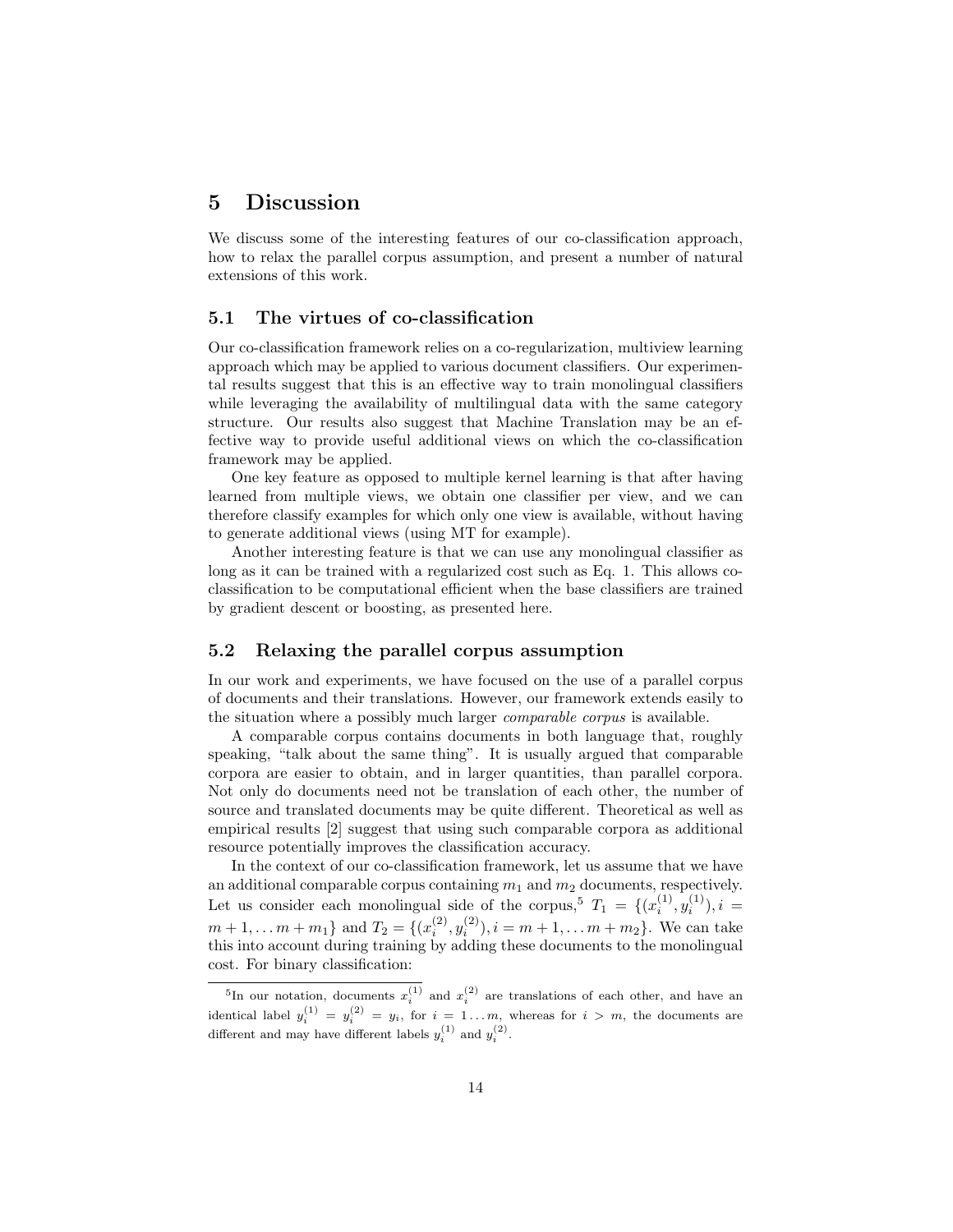$$
\mathcal{C}(h_1, S_1, T_1) = \underbrace{\sum_{i=1}^{m} [y_i h_1(x_i^{(1)}) \le 0]}_{\text{parallel corpus cost}} + \underbrace{\sum_{i=m+1}^{m+m_1} [y_i^{(1)} h_1(x_i^{(1)}) \le 0]}_{\text{comparable corpus cost}} \tag{10}
$$

and similarly for the monolingual cost on the English side.

The divergence between the classifiers is unchanged from section 3 in that case, and is still evaluated on the parallel corpus alone. The modification to algorithm 1 is straightforward. In addition, note that we actually do not use the labels in the divergence term. The parallel corpus may therefore be entirely unlabeled. The monolingual costs may then use the labeled, comparable data, while the divergence use unlabeled parallel data from the same domain.

#### 5.3 Extensions of co-classification

Let us describe two straightforward extensions of our co-classification framework: the multiclass, multilabel setting, and the use of non-symmetric losses.

Although we have described our algorithms on binary classification, it is naturally possible to extend the framework to multiclass (both single- and multilabel). As the multiclass, multilabel situation may be seen as multiple binary classifications, described above, we will describe how the model can handle multiclass, single label classification. In that situation,  $\mathcal{Y} = \{1, \ldots K\}$ . The monolingual cost  $\mathcal{C}(\mathbf{h}, S)$  is then changed to reflect that. Assuming that the classifier h outputs a vector of  $h_k, k = 1...K$ , a multiclass extension of the misclassification cost used in equation 5 is:

$$
\mathcal{C}(\mathbf{h}, S) = \sum_{i=1}^{m} [\arg\max_{k} h_k(x_i) \neq y_i]
$$
 (11)

The general shape of the global objective (eq. 4) does not change, but the divergence between the classifier outputs is updated to handle multiple classes:

$$
d(\mathbf{h}^{(1)}(x_i), \mathbf{h}^{(2)}(x_i)) = \sum_{k} \left( \sigma_k(\mathbf{h}^{(1)}(x_i)) - \sigma_k(\mathbf{h}^{(2)}(x_i)) \right) \log \left( \frac{\sigma_k(\mathbf{h}^{(1)}(x_i))}{\sigma_k(\mathbf{h}^{(2)}(x_i))} \right)
$$
(12)

where  $\sigma(\mathbf{h}(x))$  is a "softmax" which transforms the numeric scores  $\mathbf{h}(x)$  into output probabilities, e.g.  $\sigma_k(\mathbf{h}(x)) = \exp(h_k(x)) / \sum_j \exp(h_j(x))$ .

The previous extension leverages the general form of the global cost (4), which allows both classifiers to be trained on different sets of documents. Notice that this can be pushed further by actually using different costs for each view, or even train different classifiers on each view, as long as both can produce probabilities as output, so that we can compute the divergence. On languages that are linguistically very different, this may actually be relevant. E.g. if one view is a language with a natural tokenization, a bag-of-word approach usually performs well. If the other language has no natural segmentation (e.g. Chinese), a classifier and cost working at the level of character sequences may be more appropriate.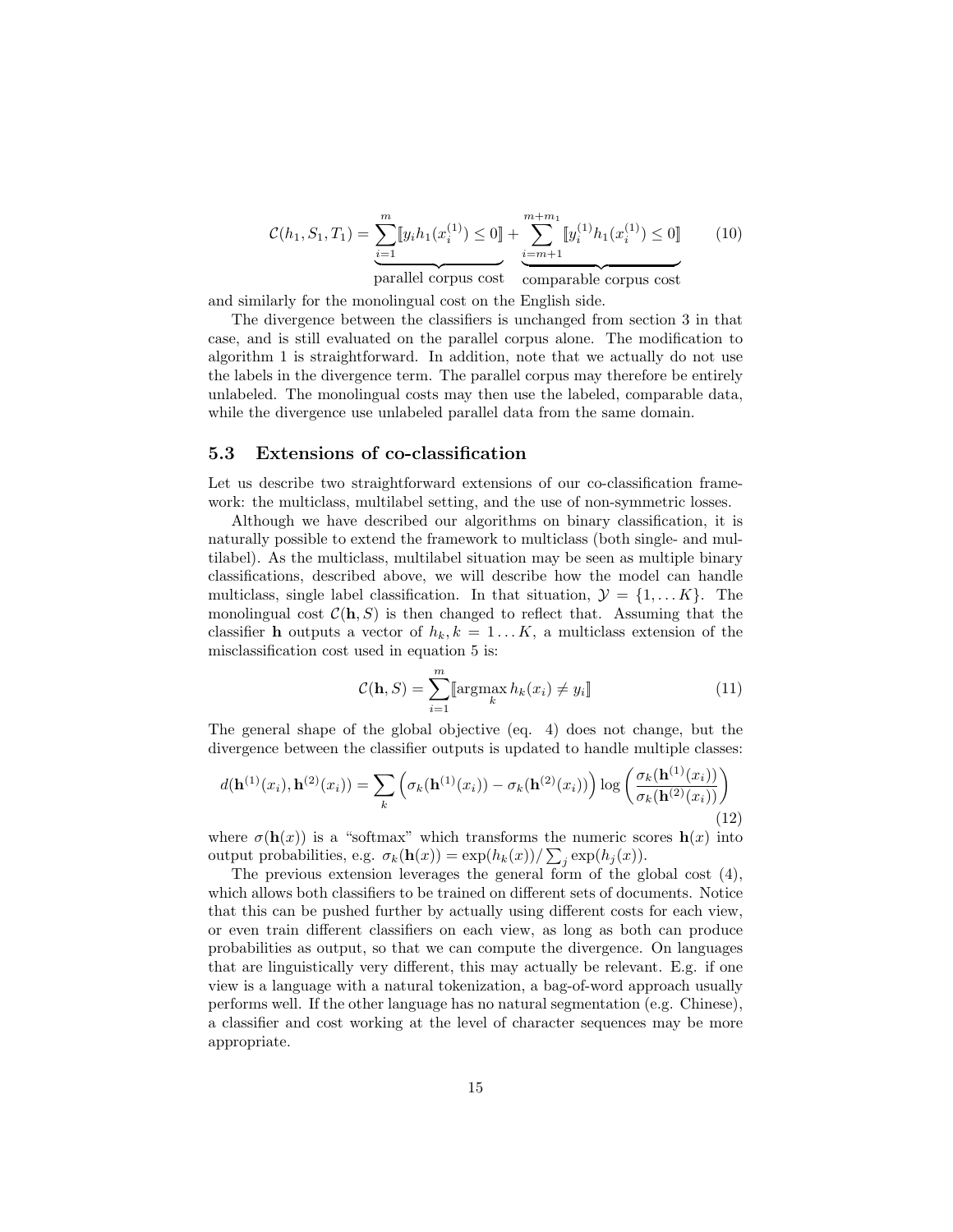## 6 Conclusion

In this paper we presented a strategy for learning to classify documents from multilingual corpora. Our approach takes into account the disagreement of classifiers on the parallel part of a corpus, where for each document there exists a translated version in the other language. We derived training algorithms for logistic regression and boosting, and show that the resulting categorizers outperform models trained independently on each language, as well as classifiers trained on the concatenation of both languages. Experiments were performed on four corpora extracted from Reuters RCV2, where each document was translated using a Statistical Machine Translation model. We are working towards making available our preprocessed bilingual corpora as a usable resource for the community. Our results suggest that multi-view learning is a promising framework for learning text categorizers from multilingual corpora. They also show that Machine Translation can help improve text categorization performance. There exist a numerous interesting directions to be explored under the framework of learning from multiple languages, making this paradigm ideal for further research.

### 7 acknowledgements

The authors would like to thank Nicolas Usunier for his helpful comments and also thank Reuters for making the RCV1/RCV2 data available and granting permission to distribute processed versions of it.

### References

- [1] J. J. G. Adeva and R. A. Calvo and D. L. de Ipiña, Multilingual Approaches to Text Categorisation, UPGRADE: The European Journal for the Informatics Professional, VI(3):43-51 (2005)
- [2] Massih-Reza Amini, Nicolas Usunier and Cyril Goutte, Learning from Multiple Partially Observed Views – an Application to Multilingual Text Categorization, Advances in Neural Information Processing 23, (2009)
- [3] Francis R. Bach, Gert R. G. Lanckriet and Michael I. Jordan, Multiple Kernel Learning, Conic Duality, and the SMO Algorithm, Proc. 21st International Conference on Machine Learning, (2004)
- [4] N. Bel, C.H. Koster, M. Villegas, Cross-lingual text categorization, Proceedings ECDL 2003, pp.126–139 (2003)
- [5] D. Bertsekas, Nonlinear programming, 2nd ed. Belmont, MA: Athena Scientific. (1999)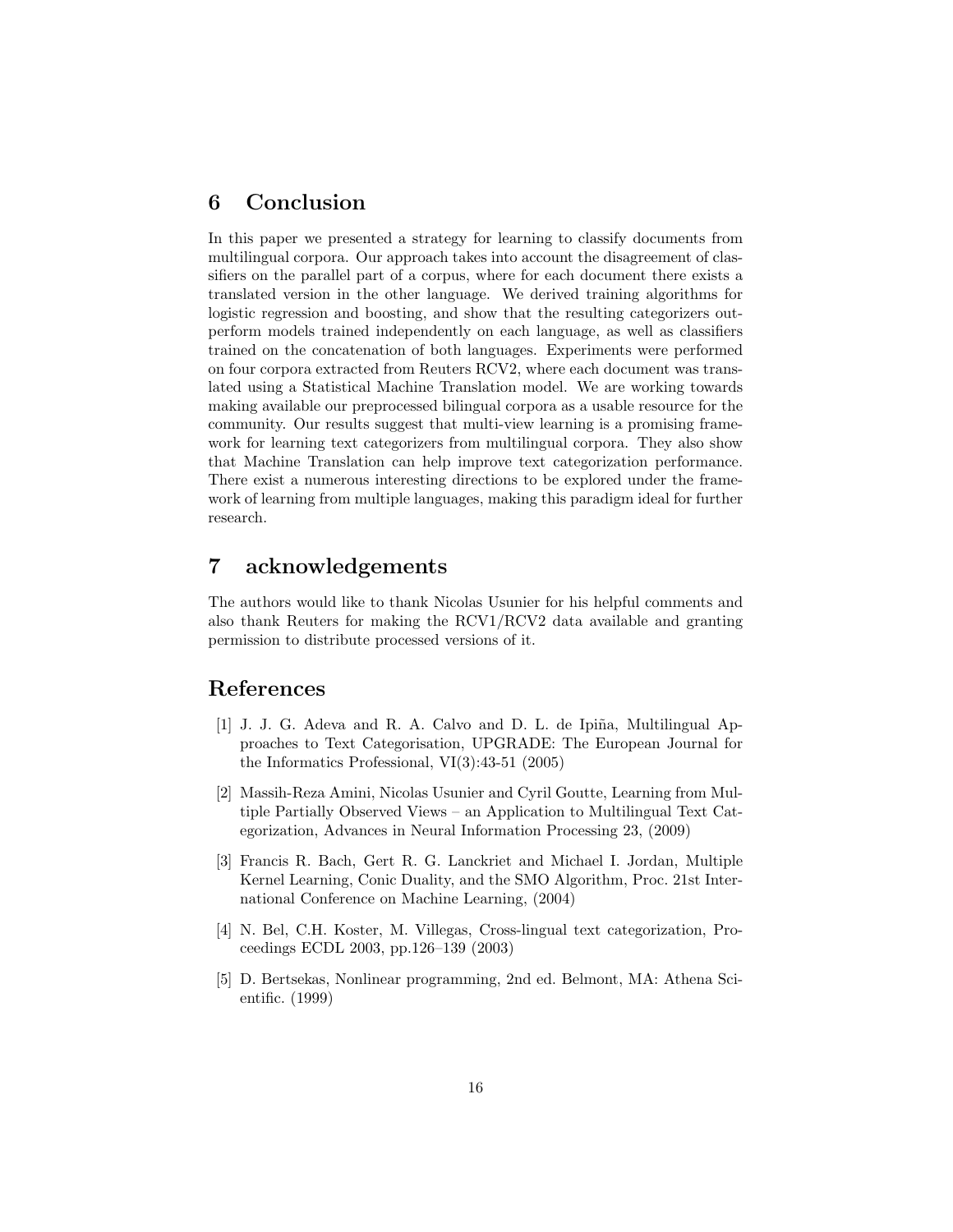- [6] A. Blum and T. Mitchell, Combining labeled and unlabeled data with cotraining, Proceedings of the eleventh annual conference on Computational learning theory, p.92–100, (1998)
- [7] Ulf Brefeld, Thomas Gärtner, Tobias Scheffer and Stefan Wrobel, Efficient Co-Regularised Least Squares Regression, Proc. 23rd International Conference on Machine Learning, pp. 137-144, (2006)
- [8] W. B. Cavnar and J. M. Trenkle, N-Gram-Based Text Categorization, In Proceedings of the Third Annual Symposium on Document Analysis and Information Retrieval, Las Vegas, NV, p. 161-175 (1994)
- [9] M. Collins, R. E. Schapire and Y. Singer, Logistic Regression, AdaBoost and Bregman Distances, Proc. Computational Learning Theory, pp. 158– 169, (2000)
- [10] I. Csiszár, Maxent, mathematics and Information Theory, Proceedings of the Fifteenth International Workshop on Maximum Entropy and Bayesian Methods, pp. 35–50, (1995)
- [11] Tom Diethe, David R. Hardoon and John Shawe-Taylor, Multiview Fisher Discriminant Analysis, In NIPS workshop on Learning from Multiple Sources, (2008)
- [12] Jason D.R. Farquhar, David R. Hardoon, Hongying Meng, John Shawe-Taylor and Sandor Szedmak, Two view learning: SVM-2K, Theory and Practice, Advances in Neural Information Processing 18, (2005)
- [13] T. Joachims, Transductive inference for text classification using support vector machines, International Conference on Machine Learning, pp. 200– 209, (1999)
- [14] Sham M. Kakade and Dean P. Foster, Multi-View Regression via Canonical Correlation Analysis, Proc. Computational Learning Theory (COLT), (2007)
- [15] J. D. Lafferty, S. Della Pietrea and V. Della Pietra, Statistical Learning Algorithms based on Bregman Distances, Proceedings of the Canadian Workshop on Information Theory, (1999)
- [16] E.L. Lehmann, Nonparametric Statistical Methods Based on Ranks. McGraw-Hill, New York, (1975)
- [17] D. W. Oard and A. R. Diekema, Cross-Language Information Retrieval, Annual Review of Information Science and Technology, 33 (1998)
- [18] Nicola Ueffing, Michel Simard, Samuel Larkin, and J. Howard Johnson, NRC's PORTAGE system for WMT 2007, In ACL-2007 Second Workshop on SMT, pages 185–188 (2007)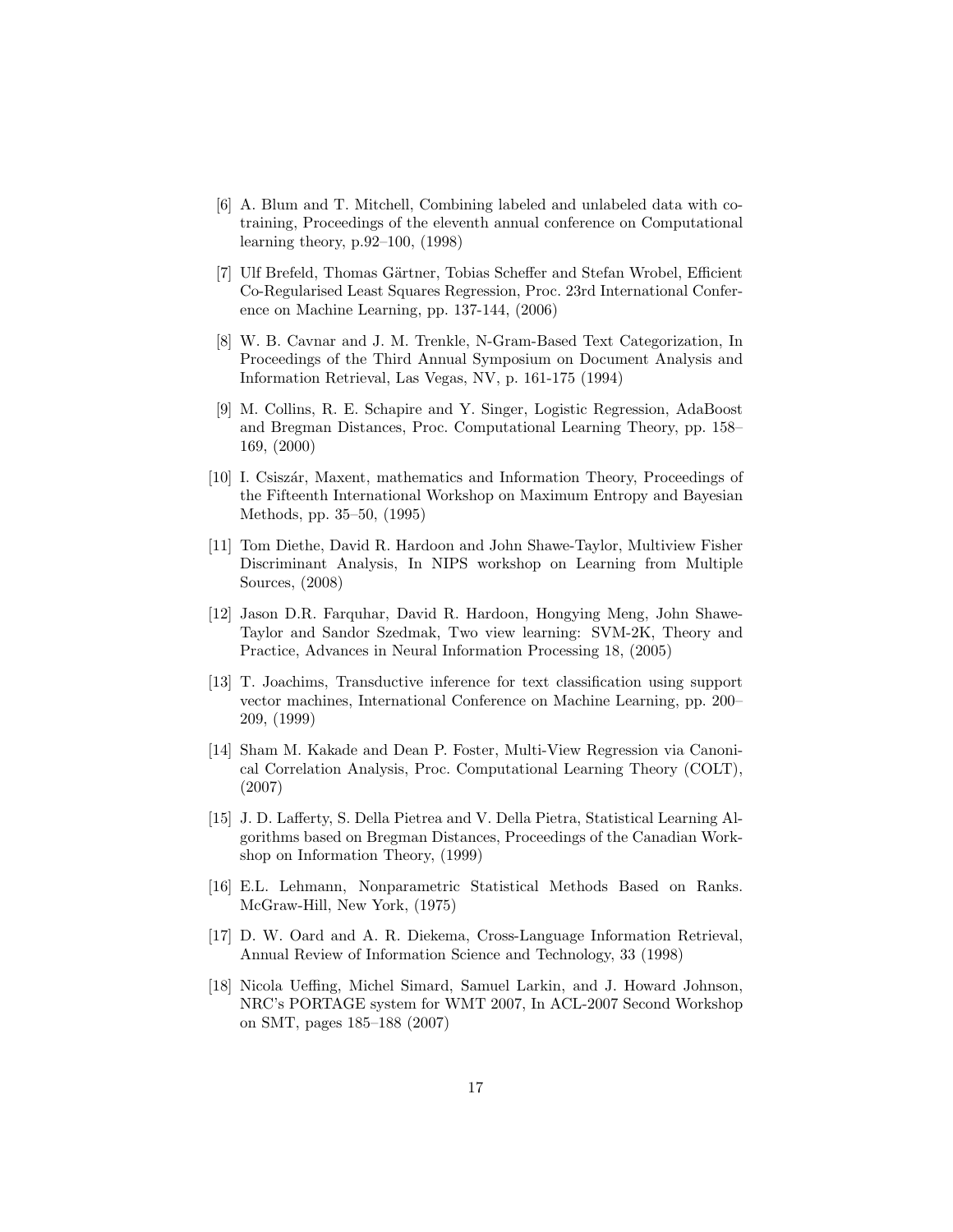- [19] Reuters: Reuters Corpus, vol. 2: Multilingual, 1996-08-20 to 1997-08-19 (2000)
- [20] Stephen E. Robertson and Steve Walker and Susan Jones and Micheline Hancock-Beaulieu and Mike Gatford, Okapi at TREC-3, Proc. 3rd Text Retrieval Conference (TREC), (1994)
- [21] David S. Rosenberg and Peter L. Bartlett, The Rademacher Complexity of Co-Regularized Kernel Classes, In Marina Meila and Xiaotong Shen (eds), Proceedings of the Eleventh International Conference on Artificial Intelligence and Statistics, (2007)
- [22] Vikas Sindhwani, Partha Niyogi and Mikhail Belkin, A Co-Regularization Approach to Semi-supervised Learning with Multiple Views, Proc. of the workshop on Learning with Multiple Views at the 22nd ICML, (2005)
- [23] F. Topsoe, Information theoretical optimization techniques, Kybernetika, 15:7–17, (1979)
- [24] C. van Rijsbergen, Information Retrieval, Butterworths, London, (1979)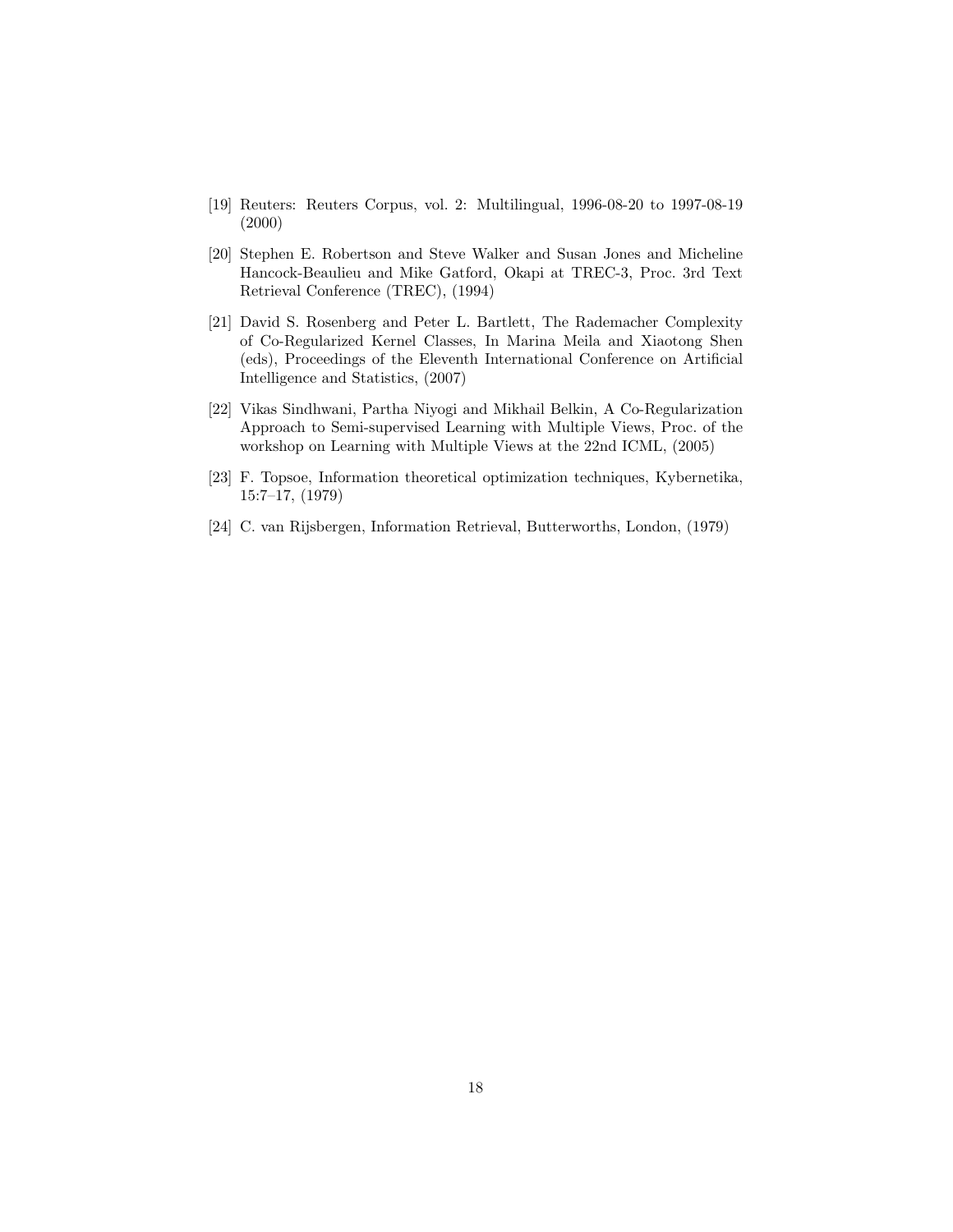|                      |               | C15                  | <b>CCAT</b>          | E21                             | <b>ECAT</b>          | GCAT                            | M11                |
|----------------------|---------------|----------------------|----------------------|---------------------------------|----------------------|---------------------------------|--------------------|
|                      | logistic      | 0.837                | $0.685+$             | $0.672+$                        | $0.703+$             | $0.815+$                        | 0.947              |
| French               | $SWM_{light}$ | $0.828^{\downarrow}$ | $0.687\downarrow$    | $0.664\downarrow$               | $0.702^{\downarrow}$ | $0.817^{\downarrow}$            | $0.940+$           |
|                      | cc-Logistic   | 0.841                | 0.712                | 0.688                           | 0.715                | 0.824                           | 0.952              |
|                      | cc-Boost      | 0.843                | 0.709                | 0.691                           | 0.712                | 0.828                           | 0.948              |
| English $_f$         | logistic      | $0.799\downarrow$    | $0.667+$             | $0.642+$                        | $0.666\sqrt{ }$      | 0.770 <sup>1</sup>              | $0.933+$           |
|                      | $SWM_{light}$ | 0.825                | $0.665\downarrow$    | $0.651+$                        | $0.642\downarrow$    | 0.812                           | $0.941+$           |
|                      | cc-Logistic   | 0.821                | 0.694                | 0.668                           | 0.691                | 0.817                           | 0.955              |
|                      | cc-Boost      | 0.824                | 0.691                | 0.671                           | 0.694                | 0.820                           | 0.951              |
|                      | logistic      | $0.788+$             | $0.641+$             | $0.\overline{752^{\downarrow}}$ | $0.653+$             | $0.758+$                        | 0.899              |
| German               | $SWM_{light}$ | $0.775^{\downarrow}$ | $0.645\downarrow$    | $0.748\downarrow$               | $0.655^{\downarrow}$ | $0.742\downarrow$               | 0.903              |
|                      | cc-Logistic   | 0.808                | 0.687                | 0.776                           | 0.682                | 0.778                           | 0.912              |
|                      | cc-Boost      | 0.812                | 0.684                | 0.772                           | 0.679                | 0.775                           | 0.908              |
|                      | logistic      | $0.736\sqrt{ }$      | $0.616+$             | $0.725^{\downarrow}$            | $0.612\downarrow$    | $0.735^{\downarrow}$            | $0.876\sqrt{ }$    |
|                      | $SWM_{light}$ | $0.751^+$            | $0.623\downarrow$    | $0.714^{\downarrow}$            | $0.623\downarrow$    | $0.757^{\downarrow}$            | 0.881 <sup>↓</sup> |
| English <sub>a</sub> | cc-Logistic   | 0.774                | 0.645                | 0.768                           | 0.664                | 0.769                           | 0.897              |
|                      | cc-Boost      | 0.777                | 0.640                | 0.772                           | 0.659                | 0.771                           | 0.894              |
|                      | logistic      | $0.721^{\downarrow}$ | $0.722^{\downarrow}$ | $0.789\downarrow$               | $0.787^{+}$          | $0.616+$                        | $0.929\downarrow$  |
|                      | $SWM_{light}$ | $0.719\downarrow$    | $0.724^{\downarrow}$ | $0.793\downarrow$               | $0.782^{\downarrow}$ | $0.620\downarrow$               | 0.943              |
| Italian              | cc-Logistic   | 0.740                | 0.756                | 0.809                           | 0.809                | 0.633                           | 0.945              |
|                      | cc-Boost      | 0.736                | 0.759                | 0.813                           | 0.810                | 0.629                           | 0.948              |
| English <sub>i</sub> | logistic      | $0.658\downarrow$    | $0.656\star$         | $0.751+$                        | $0.735+$             | $0.575\sqrt{ }$                 | $0.899\downarrow$  |
|                      | $SWM_{light}$ | $0.661+$             | $0.654\downarrow$    | $0.738\downarrow$               | 0.773                | $0.583\downarrow$               | 0.920              |
|                      | cc-Logistic   | 0.689                | 0.694                | 0.791                           | 0.768                | 0.610                           | 0.909              |
|                      | cc-Boost      | 0.691                | 0.692                | 0.787                           | 0.766                | 0.607                           | 0.913              |
| Spanish              | logistic      | $0.698\downarrow$    | $0.809+$             | $0.603+$                        | $0.732\overline{1}$  | $\overline{0.821^{\downarrow}}$ | 0.899              |
|                      | $SWM_{light}$ | $0.702\downarrow$    | $0.804^{\downarrow}$ | $0.608\downarrow$               | $0.729\downarrow$    | $0.829\downarrow$               | 0.907              |
|                      | cc-Logistic   | 0.712                | 0.825                | 0.744                           | 0.769                | 0.847                           | 0.905              |
|                      | cc-Boost      | 0.716                | 0.821                | 0.741                           | 0.771                | 0.843                           | 0.908              |
| English $_s$         | logistic      | $0.676\downarrow$    | $0.762\downarrow$    | $0.563+$                        | $0.699\downarrow$    | 0.829 <sup>†</sup>              | $0.878\downarrow$  |
|                      | $SWM_{light}$ | $0.681+$             | $0.782\downarrow$    | $0.558+$                        | $0.725^{\downarrow}$ | $0.831+$                        | 0.908              |
|                      | cc-Logistic   | 0.697                | 0.804                | 0.602                           | 0.759                | 0.844                           | 0.899              |
|                      | cc-Boost      | 0.701                | 0.808                | 0.598                           | 0.762                | 0.841                           | 0.902              |

Table 2: F-measures of different learning algorithms on different classes and for all languages. The best result is in bold, and a  $\downarrow$  indicates a result that is statistically significantly worse than the best, according to a Wilcoxon rank sum test with  $p<.01.$  $\overline{1}$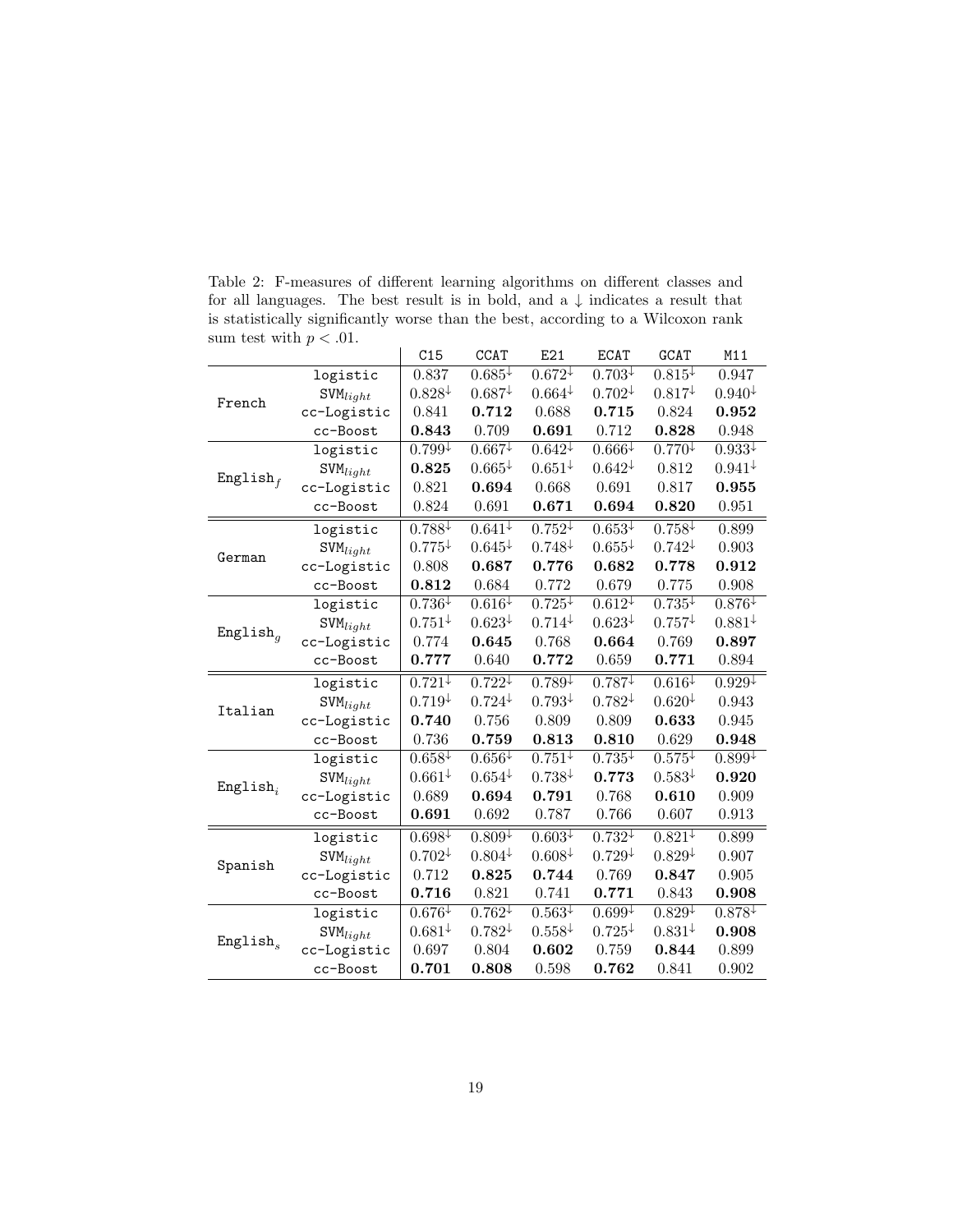| on the concettation reatance space. |               | $\sim$<br>C15 | CCAT  | E21   | ECAT  | GCAT  | M11   |
|-------------------------------------|---------------|---------------|-------|-------|-------|-------|-------|
| $French+Englishf$                   | logistic      | 0.817         | 0.673 | 0.672 | 0.672 | 0.790 | 0.938 |
|                                     | $SWM_{light}$ | 0.829         | 0.691 | 0.668 | 0.705 | 0.820 | 0.942 |
|                                     | logistic      | 0.792         | 0.653 | 0.745 | 0.646 | 0.750 | 0.901 |
| German+English $_a$                 | $SWM_{light}$ | 0.780         | 0.646 | 0.749 | 0.658 | 0.761 | 0.919 |
| $Italian+English,$                  | logistic      | 0.731         | 0.698 | 0.786 | 0.756 | 0.621 | 0.926 |
|                                     | $SWM_{light}$ | 0.672         | 0.665 | 0.751 | 0.790 | 0.588 | 0.925 |
| $S$ panish $+$ English $_{s}$       | logistic      | 0.720         | 0.811 | 0.620 | 0.721 | 0.846 | 0.880 |
|                                     | $SWM_{light}$ | 0.705         | 0.805 | 0.609 | 0.737 | 0.840 | 0.910 |

Table 3: F-measures for the logistic regression and SVM for all classes, obtained on the concatenated feature space using both views.